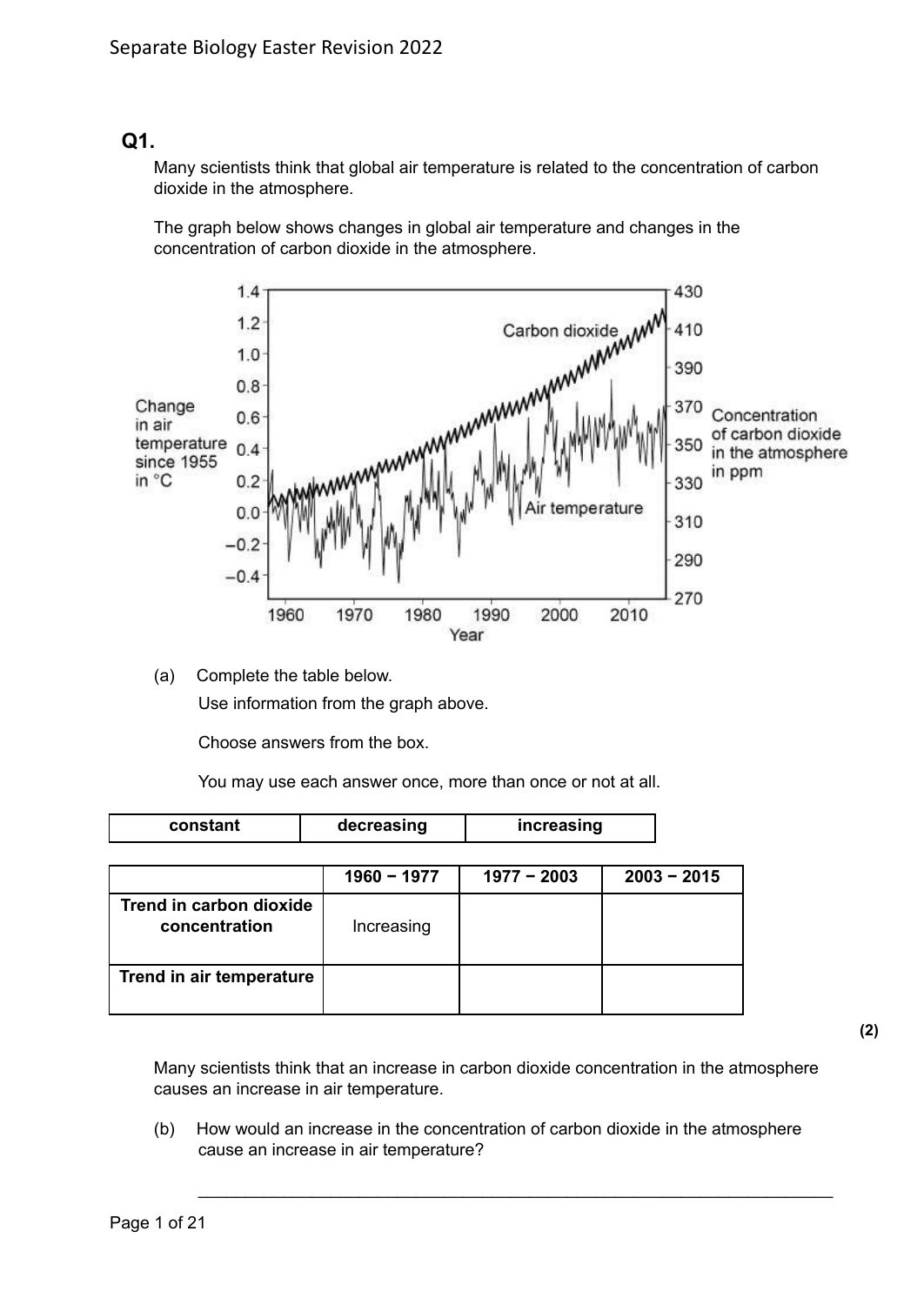$(c)$ Evaluate evidence for and against the theory that an increase in the concentration of carbon dioxide in the atmosphere causes an increase in air temperature.

Use data from the graph above and your own knowledge.

In each year, the concentration of carbon dioxide in the atmosphere is higher in the winter

- Give one human activity that could cause the higher concentration of carbon dioxide  $(d)$ in the winter.
- (e) Give one biological process that could cause the lower concentration of carbon dioxide in the summer.

 $(4)$ 

 $(1)$ 

 $(1)$ 

than in the summer.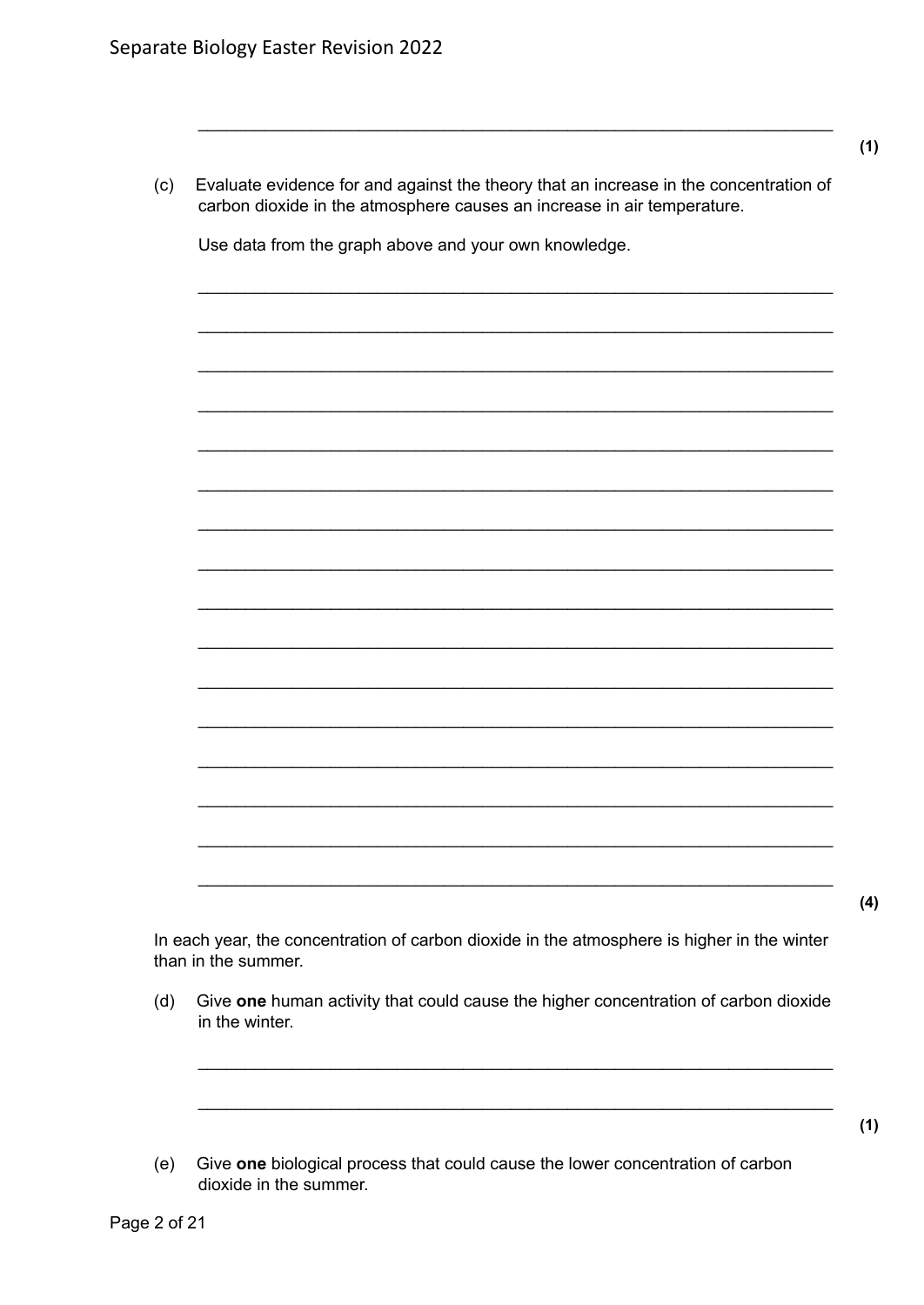| Give two possible effects of an increase in global air temperature on living organisms. |  |
|-----------------------------------------------------------------------------------------|--|
|                                                                                         |  |
|                                                                                         |  |
| 2. $\overline{\phantom{a}}$                                                             |  |
|                                                                                         |  |

\_\_\_\_\_\_\_\_\_\_\_\_\_\_\_\_\_\_\_\_\_\_\_\_\_\_\_\_\_\_\_\_\_\_\_\_\_\_\_\_\_\_\_\_\_\_\_\_\_\_\_\_\_\_\_\_\_\_\_\_\_\_\_\_\_\_\_

\_\_\_\_\_\_\_\_\_\_\_\_\_\_\_\_\_\_\_\_\_\_\_\_\_\_\_\_\_\_\_\_\_\_\_\_\_\_\_\_\_\_\_\_\_\_\_\_\_\_\_\_\_\_\_\_\_\_\_\_\_\_\_\_\_\_\_

## **Q2.**

It is important that the concentration of glucose (sugar) in the blood is controlled.

(a) (i) Which hormone controls the concentration of glucose in the blood?

- (ii) Which organ produces this hormone?
- (b) The concentration of glucose in the blood of two people, **A** and **B**, was measured every half an hour.

\_\_\_\_\_\_\_\_\_\_\_\_\_\_\_\_\_\_\_\_\_\_\_\_\_\_\_\_\_\_\_\_\_\_\_\_\_\_\_\_\_\_\_\_\_\_\_\_\_\_\_\_\_\_\_\_\_\_\_\_\_\_

\_\_\_\_\_\_\_\_\_\_\_\_\_\_\_\_\_\_\_\_\_\_\_\_\_\_\_\_\_\_\_\_\_\_\_\_\_\_\_\_\_\_\_\_\_\_\_\_\_\_\_\_\_\_\_\_\_\_\_\_\_\_

One hour after the start, both people drank a solution containing 50 g of glucose.

The graph shows the result.

**(1)**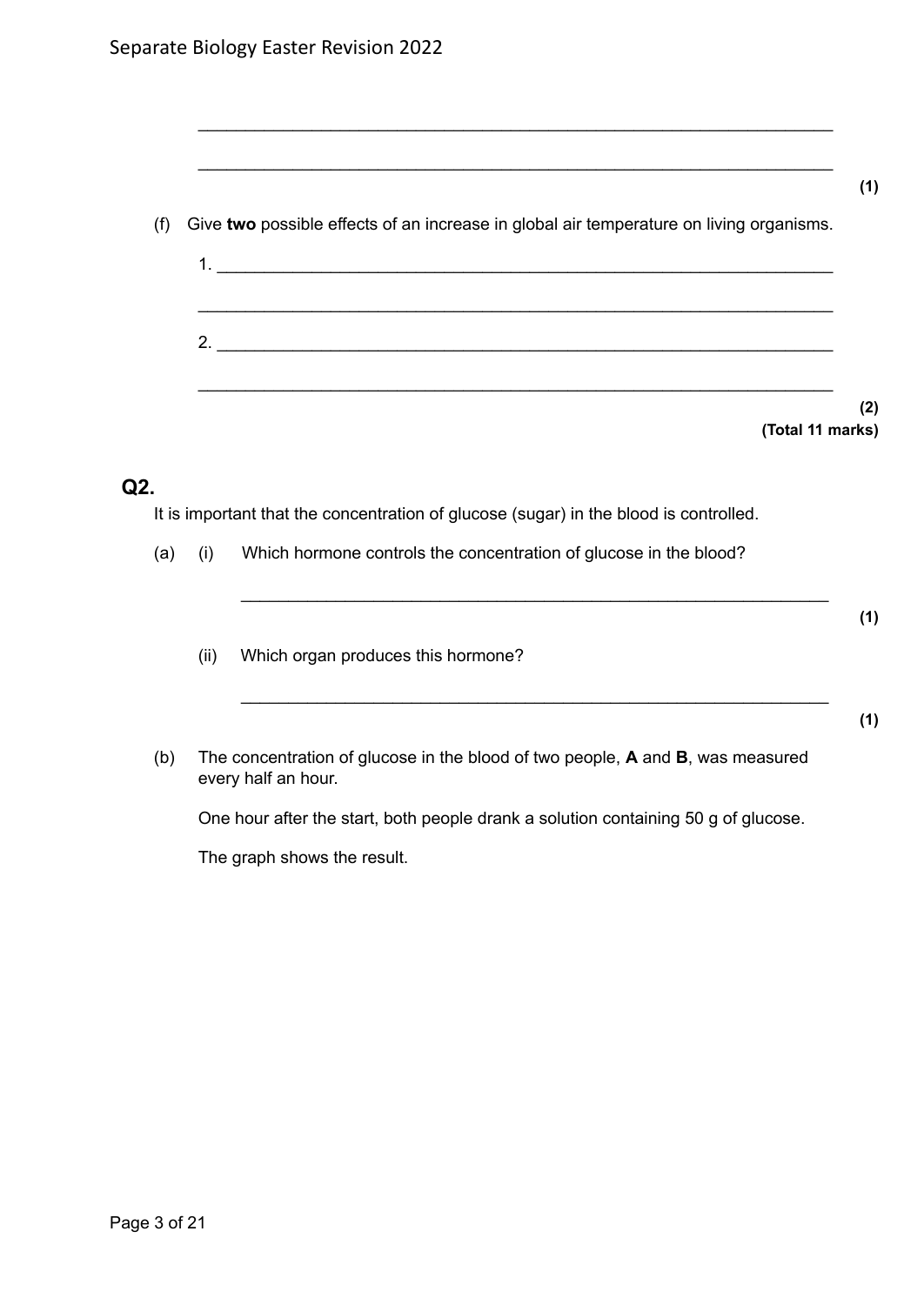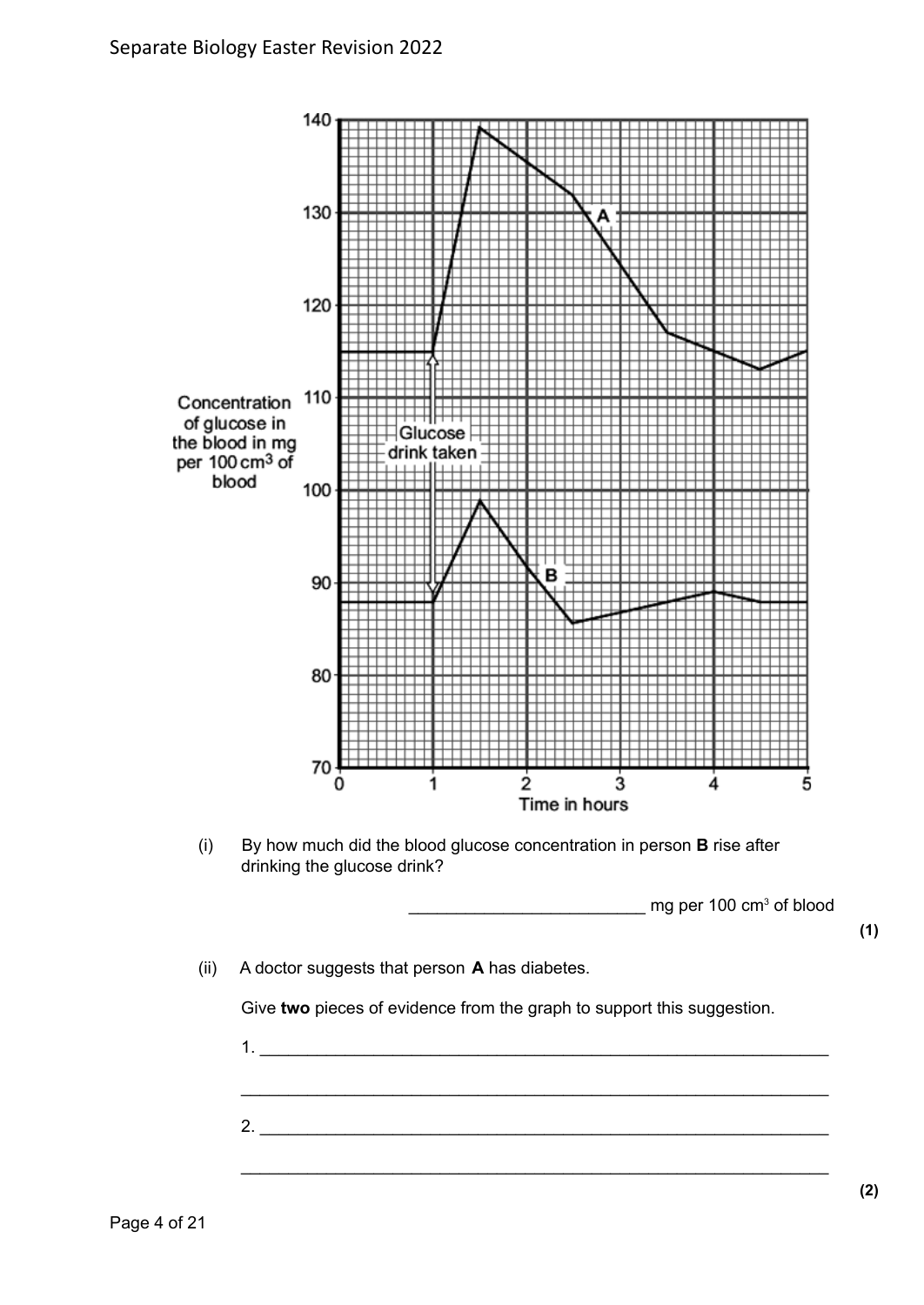$(iii)$ Give one reason for the fall in blood glucose concentration in person B, shown in the graph.

> $(1)$ (Total 6 marks)

## Q3.

This question is about the nervous system.

 $(a)$ Describe the difference between the function of a receptor and the function of an effector.

In your answer you should give one example of a receptor and one example of an effector.

 $(b)$ Synapses are important in the nervous system.

> What is a synapse?  $(i)$

 $(ii)$ Describe how information passes across a synapse.  $(4)$ 

 $(2)$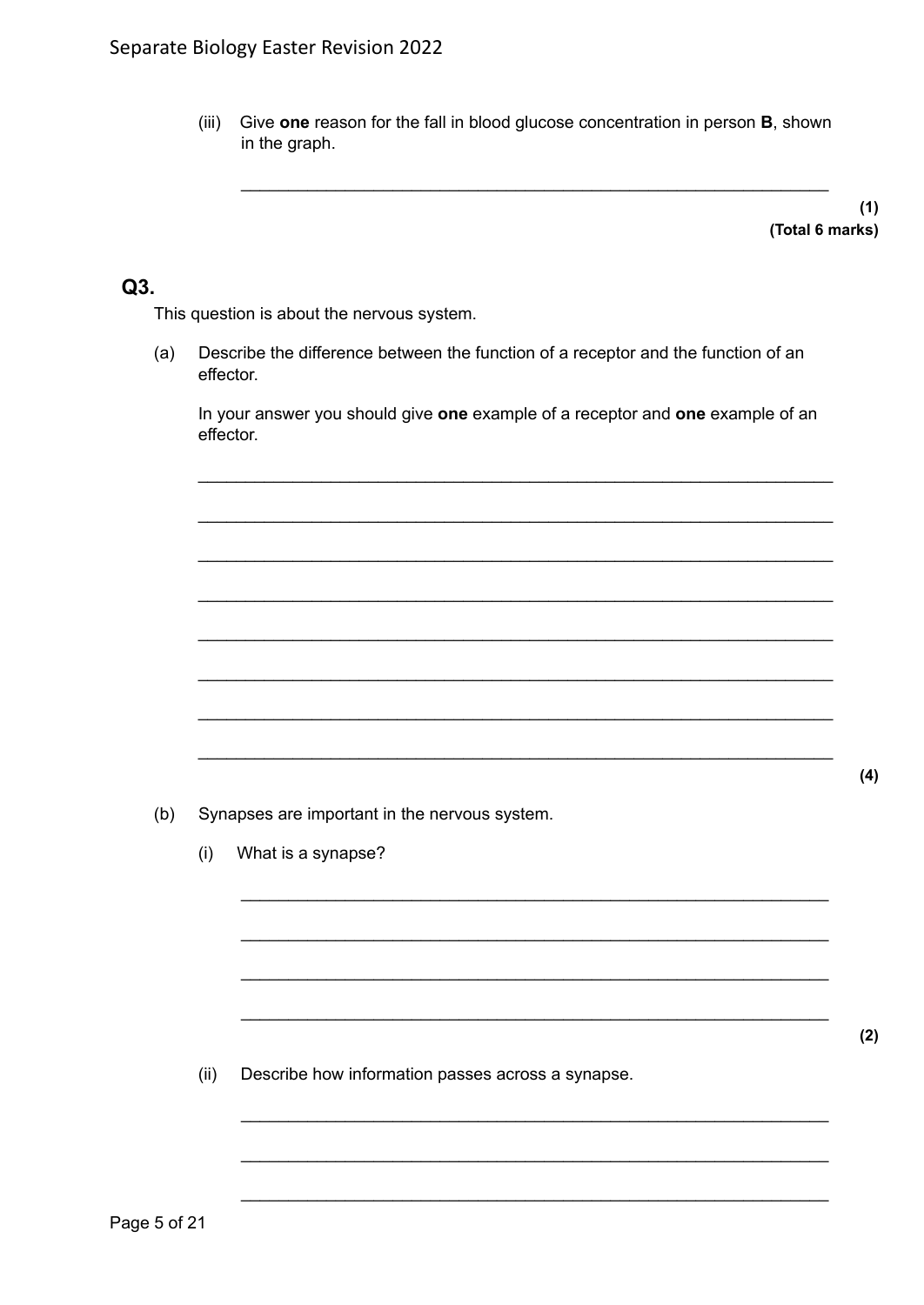- (c) Reflexes may be co-ordinated by the brain or by the spinal cord.
	- (i) The reflexes from sense organs in the head are co-ordinated by the brain.

Name a sense organ involved in a reflex co-ordinated by the spinal cord.

\_\_\_\_\_\_\_\_\_\_\_\_\_\_\_\_\_\_\_\_\_\_\_\_\_\_\_\_\_\_\_\_\_\_\_\_\_\_\_\_\_\_\_\_\_\_\_\_\_\_\_\_\_\_\_\_\_\_\_\_\_\_

\_\_\_\_\_\_\_\_\_\_\_\_\_\_\_\_\_\_\_\_\_\_\_\_\_\_\_\_\_\_\_\_\_\_\_\_\_\_\_\_\_\_\_\_\_\_\_\_\_\_\_\_\_\_\_\_\_\_\_\_\_\_

(ii) The table shows information about reflexes co-ordinated by the brain and reflexes co-ordinated by the spinal cord.

| Organ<br>co-ordinating<br>the reflex | <b>Mean length</b><br>of neurones<br>involved in<br>cm | <b>Mean time</b><br>taken for<br>reflex in<br>milliseconds | <b>Mean speed</b><br>of impulse in<br>cm per<br>millisecond |
|--------------------------------------|--------------------------------------------------------|------------------------------------------------------------|-------------------------------------------------------------|
| <b>Brain</b>                         | 12                                                     |                                                            |                                                             |
| Spinal cord                          | 80                                                     | 50                                                         |                                                             |

Calculate the mean speed of the impulse for the reflex co-ordinated by the spinal cord.

\_\_\_\_\_\_\_\_\_\_\_\_\_\_\_\_\_\_\_\_\_\_\_\_\_\_\_\_\_\_\_\_\_\_\_\_\_\_\_\_\_\_\_\_\_\_\_\_\_\_\_\_\_\_\_\_\_\_\_\_\_\_

\_\_\_\_\_\_\_\_\_\_\_\_\_\_\_\_\_\_\_\_\_\_\_\_\_\_\_\_\_\_\_\_\_\_\_\_\_\_\_\_\_\_\_\_\_\_\_\_\_\_\_\_\_\_\_\_\_\_\_\_\_\_

Mean speed = cm per millisecond

(iii) In reflexes co-ordinated by the brain there are **no** relay neurones.

Suggest why there is a difference in the mean speed of the impulse for the two reflexes.

\_\_\_\_\_\_\_\_\_\_\_\_\_\_\_\_\_\_\_\_\_\_\_\_\_\_\_\_\_\_\_\_\_\_\_\_\_\_\_\_\_\_\_\_\_\_\_\_\_\_\_\_\_\_\_\_\_\_\_\_\_\_

\_\_\_\_\_\_\_\_\_\_\_\_\_\_\_\_\_\_\_\_\_\_\_\_\_\_\_\_\_\_\_\_\_\_\_\_\_\_\_\_\_\_\_\_\_\_\_\_\_\_\_\_\_\_\_\_\_\_\_\_\_\_

\_\_\_\_\_\_\_\_\_\_\_\_\_\_\_\_\_\_\_\_\_\_\_\_\_\_\_\_\_\_\_\_\_\_\_\_\_\_\_\_\_\_\_\_\_\_\_\_\_\_\_\_\_\_\_\_\_\_\_\_\_\_

\_\_\_\_\_\_\_\_\_\_\_\_\_\_\_\_\_\_\_\_\_\_\_\_\_\_\_\_\_\_\_\_\_\_\_\_\_\_\_\_\_\_\_\_\_\_\_\_\_\_\_\_\_\_\_\_\_\_\_\_\_\_

**(2) (Total 12 marks)**

## **Q4.**

It is important to maintain water balance in the body.

The graphs below show how much water a person gained and lost by different methods in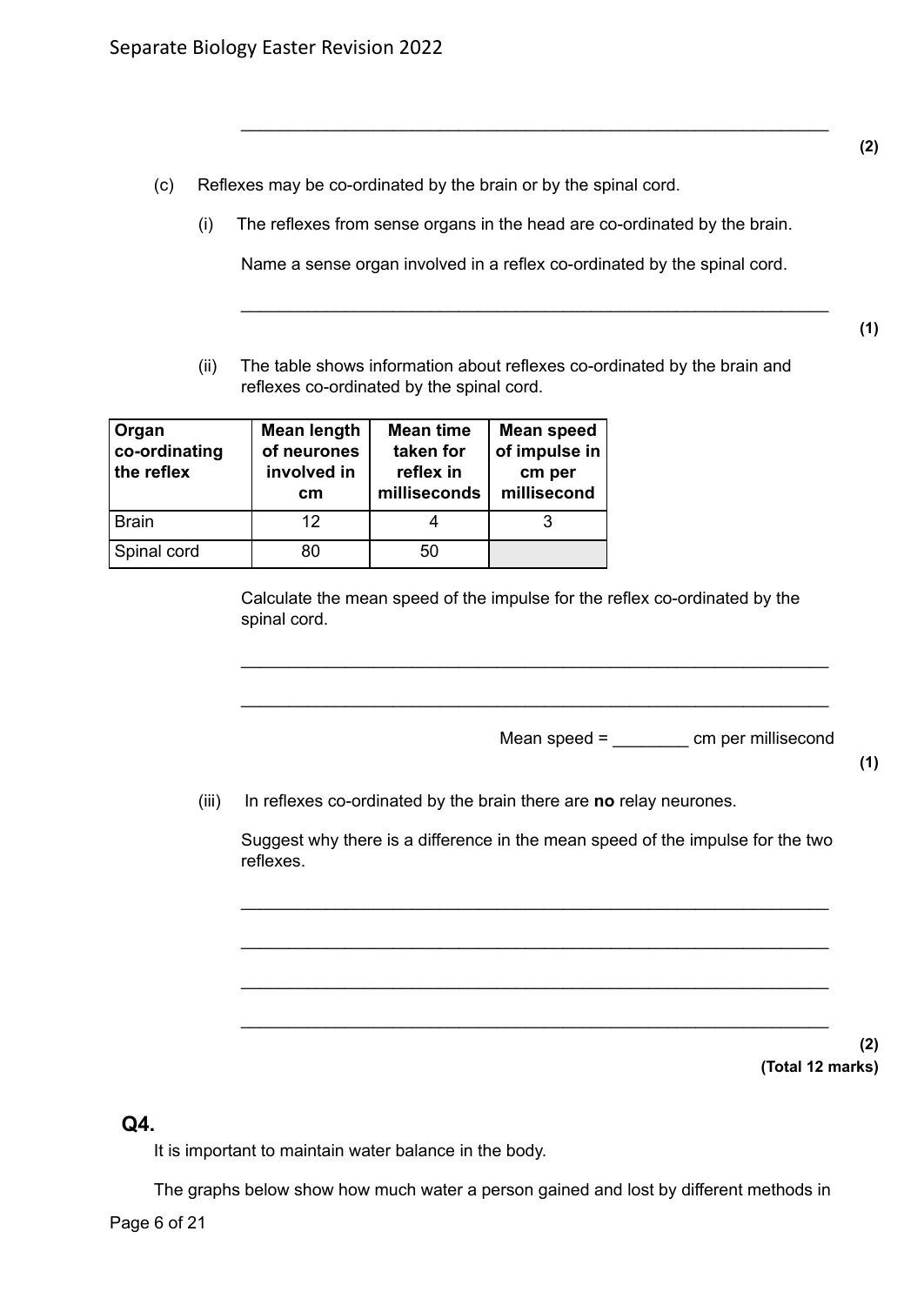

When water is balanced, the volume of water taken in by the body is equal to the volume of water lost from the body.

(a) Calculate the volume of water the person lost in one day in faeces.

Use information from the graphs above.

Volume lost in faeces =  $\sim$ 

\_\_\_\_\_\_\_\_\_\_\_\_\_\_\_\_\_\_\_\_\_\_\_\_\_\_\_\_\_\_\_\_\_\_\_\_\_\_\_\_\_\_\_\_\_\_\_\_\_\_\_\_\_\_\_\_\_\_\_\_\_\_\_\_\_\_\_

\_\_\_\_\_\_\_\_\_\_\_\_\_\_\_\_\_\_\_\_\_\_\_\_\_\_\_\_\_\_\_\_\_\_\_\_\_\_\_\_\_\_\_\_\_\_\_\_\_\_\_\_\_\_\_\_\_\_\_\_\_\_\_\_\_\_\_

\_\_\_\_\_\_\_\_\_\_\_\_\_\_\_\_\_\_\_\_\_\_\_\_\_\_\_\_\_\_\_\_\_\_\_\_\_\_\_\_\_\_\_\_\_\_\_\_\_\_\_\_\_\_\_\_\_\_\_\_\_\_\_\_\_\_\_

\_\_\_\_\_\_\_\_\_\_\_\_\_\_\_\_\_\_\_\_\_\_\_\_\_\_\_\_\_\_\_\_\_\_\_\_\_\_\_\_\_\_\_\_\_\_\_\_\_\_\_\_\_\_\_\_\_\_\_\_\_\_\_\_\_\_\_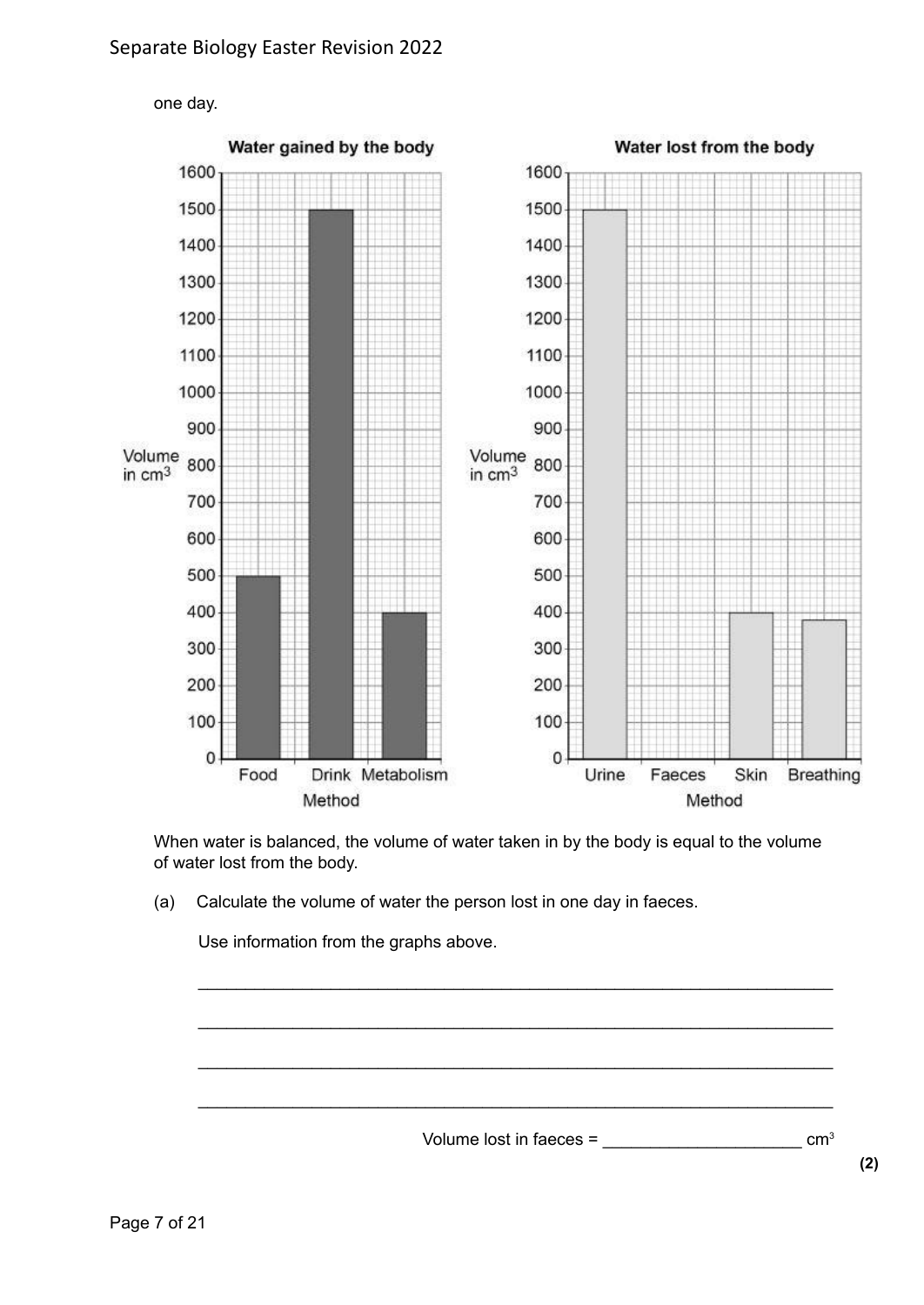(b) The graphs above show that one method of gaining water is by metabolism.

Which metabolic process produces water?

Tick **one** box.

| Breakdown of protein to amino acids |  |
|-------------------------------------|--|
| Changing glycogen into glucose      |  |
| Digestion of fat                    |  |
| Respiration of glucose              |  |

**(1)**

The next day, the person ran a 10-kilometre race.

The volume of water lost from the body through the skin and by breathing increased.

\_\_\_\_\_\_\_\_\_\_\_\_\_\_\_\_\_\_\_\_\_\_\_\_\_\_\_\_\_\_\_\_\_\_\_\_\_\_\_\_\_\_\_\_\_\_\_\_\_\_\_\_\_\_\_\_\_\_\_\_\_\_\_\_\_\_\_

\_\_\_\_\_\_\_\_\_\_\_\_\_\_\_\_\_\_\_\_\_\_\_\_\_\_\_\_\_\_\_\_\_\_\_\_\_\_\_\_\_\_\_\_\_\_\_\_\_\_\_\_\_\_\_\_\_\_\_\_\_\_\_\_\_\_\_

\_\_\_\_\_\_\_\_\_\_\_\_\_\_\_\_\_\_\_\_\_\_\_\_\_\_\_\_\_\_\_\_\_\_\_\_\_\_\_\_\_\_\_\_\_\_\_\_\_\_\_\_\_\_\_\_\_\_\_\_\_\_\_\_\_\_\_

\_\_\_\_\_\_\_\_\_\_\_\_\_\_\_\_\_\_\_\_\_\_\_\_\_\_\_\_\_\_\_\_\_\_\_\_\_\_\_\_\_\_\_\_\_\_\_\_\_\_\_\_\_\_\_\_\_\_\_\_\_\_\_\_\_\_\_

\_\_\_\_\_\_\_\_\_\_\_\_\_\_\_\_\_\_\_\_\_\_\_\_\_\_\_\_\_\_\_\_\_\_\_\_\_\_\_\_\_\_\_\_\_\_\_\_\_\_\_\_\_\_\_\_\_\_\_\_\_\_\_\_\_\_\_

\_\_\_\_\_\_\_\_\_\_\_\_\_\_\_\_\_\_\_\_\_\_\_\_\_\_\_\_\_\_\_\_\_\_\_\_\_\_\_\_\_\_\_\_\_\_\_\_\_\_\_\_\_\_\_\_\_\_\_\_\_\_\_\_\_\_\_

\_\_\_\_\_\_\_\_\_\_\_\_\_\_\_\_\_\_\_\_\_\_\_\_\_\_\_\_\_\_\_\_\_\_\_\_\_\_\_\_\_\_\_\_\_\_\_\_\_\_\_\_\_\_\_\_\_\_\_\_\_\_\_\_\_\_\_

\_\_\_\_\_\_\_\_\_\_\_\_\_\_\_\_\_\_\_\_\_\_\_\_\_\_\_\_\_\_\_\_\_\_\_\_\_\_\_\_\_\_\_\_\_\_\_\_\_\_\_\_\_\_\_\_\_\_\_\_\_\_\_\_\_\_\_

\_\_\_\_\_\_\_\_\_\_\_\_\_\_\_\_\_\_\_\_\_\_\_\_\_\_\_\_\_\_\_\_\_\_\_\_\_\_\_\_\_\_\_\_\_\_\_\_\_\_\_\_\_\_\_\_\_\_\_\_\_\_\_\_\_\_\_

\_\_\_\_\_\_\_\_\_\_\_\_\_\_\_\_\_\_\_\_\_\_\_\_\_\_\_\_\_\_\_\_\_\_\_\_\_\_\_\_\_\_\_\_\_\_\_\_\_\_\_\_\_\_\_\_\_\_\_\_\_\_\_\_\_\_\_

(c) Explain why more water was lost through the skin during the race.

(d) Explain why more water was lost by breathing during the race.

**(3) (Total 8 marks)**

**Q5.**

Page 8 of 21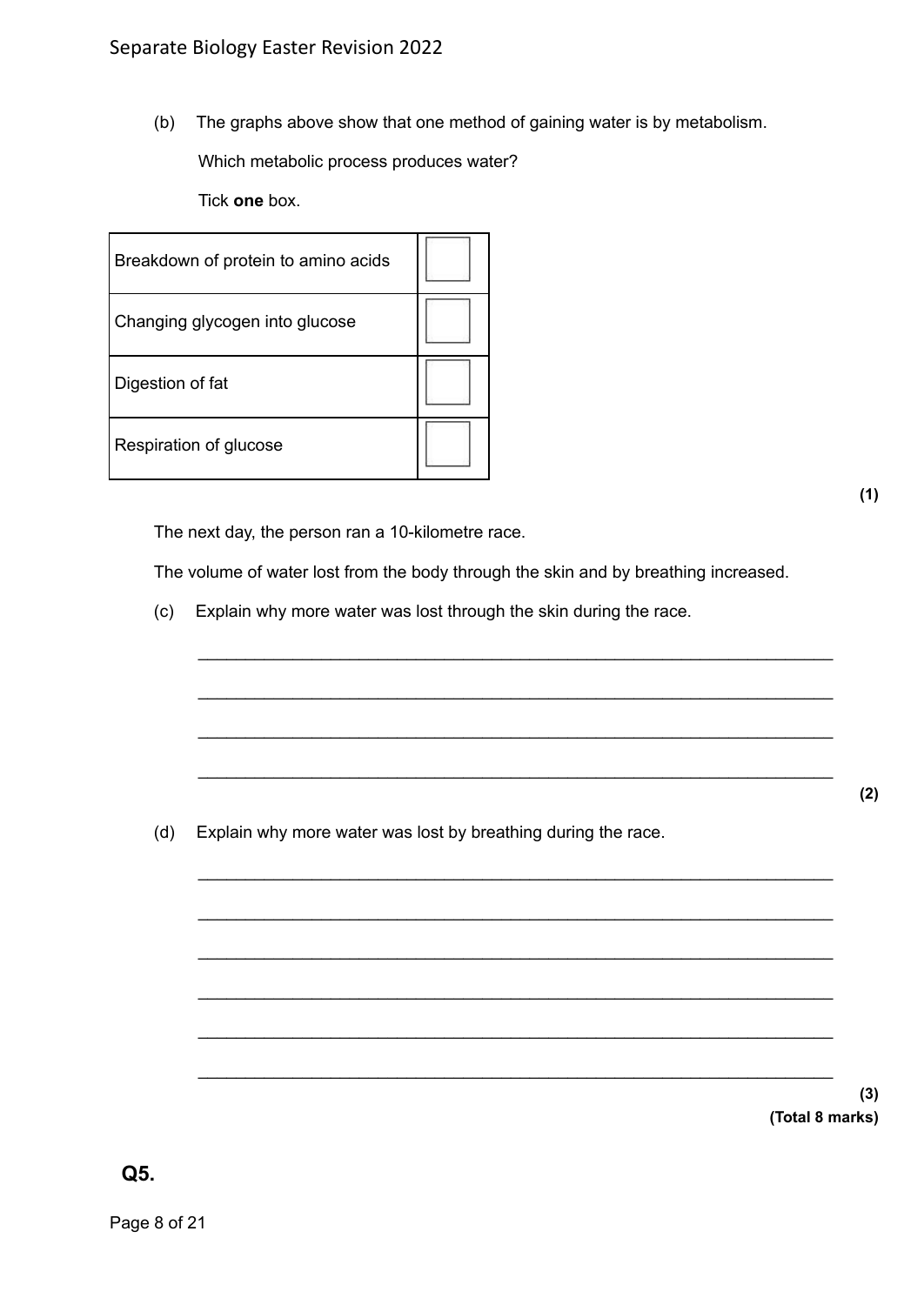A gardener wants to add compost to the soil to increase his yield of strawberries.

The gardener wants to make his own compost.

(a) An airtight compost heap causes anaerobic decay.

Explain why the gardener might be against producing compost using this method.

\_\_\_\_\_\_\_\_\_\_\_\_\_\_\_\_\_\_\_\_\_\_\_\_\_\_\_\_\_\_\_\_\_\_\_\_\_\_\_\_\_\_\_\_\_\_\_\_\_\_\_\_\_\_\_\_\_\_\_\_\_\_\_\_\_\_\_

\_\_\_\_\_\_\_\_\_\_\_\_\_\_\_\_\_\_\_\_\_\_\_\_\_\_\_\_\_\_\_\_\_\_\_\_\_\_\_\_\_\_\_\_\_\_\_\_\_\_\_\_\_\_\_\_\_\_\_\_\_\_\_\_\_\_\_

\_\_\_\_\_\_\_\_\_\_\_\_\_\_\_\_\_\_\_\_\_\_\_\_\_\_\_\_\_\_\_\_\_\_\_\_\_\_\_\_\_\_\_\_\_\_\_\_\_\_\_\_\_\_\_\_\_\_\_\_\_\_\_\_\_\_\_

\_\_\_\_\_\_\_\_\_\_\_\_\_\_\_\_\_\_\_\_\_\_\_\_\_\_\_\_\_\_\_\_\_\_\_\_\_\_\_\_\_\_\_\_\_\_\_\_\_\_\_\_\_\_\_\_\_\_\_\_\_\_\_\_\_\_\_

(b) The gardener finds this research on the Internet:

#### **'A carbon to nitrogen ratio of 25:1 will produce fertile compost.'**

Look at the table below.

| <b>Type of</b><br>material to<br>compost | Mass of<br>carbon in<br>sample in g | Mass of<br>nitrogen<br>in sample in g | Carbon:nitrogen ratio |
|------------------------------------------|-------------------------------------|---------------------------------------|-----------------------|
| Chicken<br>manure                        | 8.75                                | 1.25                                  | 7.1                   |
| Horse manure                             | 10.00                               | 0.50                                  | 20:1                  |
| Peat moss                                | 9.80                                | 0.20                                  |                       |

Determine the ratio **X** in the table above.

Ratio \_\_\_\_\_\_\_\_\_\_\_\_\_\_\_\_

**(1)**

**(1)**

(c) Which type of material in the table above would be **best** for the gardener to use to make his compost?

\_\_\_\_\_\_\_\_\_\_\_\_\_\_\_\_\_\_\_\_\_\_\_\_\_\_\_\_\_\_\_\_\_\_\_\_\_\_\_\_\_\_\_\_\_\_\_\_\_\_\_\_\_\_\_\_\_\_\_\_\_\_\_\_\_\_\_

\_\_\_\_\_\_\_\_\_\_\_\_\_\_\_\_\_\_\_\_\_\_\_\_\_\_\_\_\_\_\_\_\_\_\_\_\_\_\_\_\_\_\_\_\_\_\_\_\_\_\_\_\_\_\_\_\_\_\_\_\_\_\_\_\_\_\_

\_\_\_\_\_\_\_\_\_\_\_\_\_\_\_\_\_\_\_\_\_\_\_\_\_\_\_\_\_\_\_\_\_\_\_\_\_\_\_\_\_\_\_\_\_\_\_\_\_\_\_\_\_\_\_\_\_\_\_\_\_\_\_\_\_\_\_

Justify your answer.

(d) Some of the leaves from the gardener's strawberry plant die.

The dead leaves fall off the strawberry plant onto the ground.

The carbon in the dead leaves is recycled through the carbon cycle.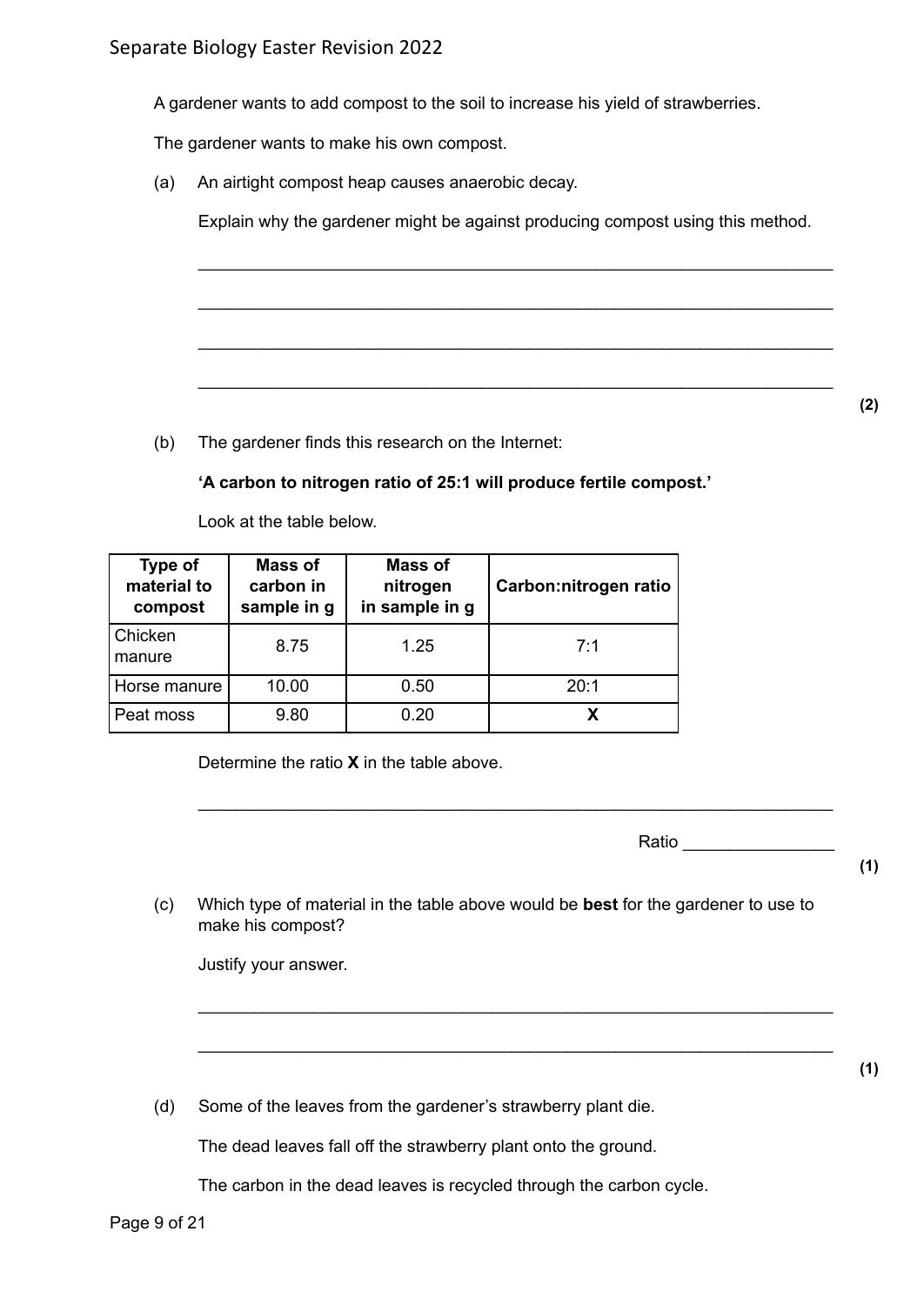Explain how the carbon is recycled into the growth of new leaves.



 $(e)$ The diagram below shows two strawberries.

- Both strawberries were picked from the same strawberry plant.  $\bullet$
- Both strawberries were picked 3 days ago.  $\bullet$
- The strawberries were stored in different conditions.

**Strawberry A** 

**Strawberry B** 



A © sarahdoow/iStock/Thinkstock, B © Mariusz Vlack/iStock/Thinkstock

Give three possible reasons that may have caused strawberry A to decay.

 $\overline{\phantom{a}}$   $(6)$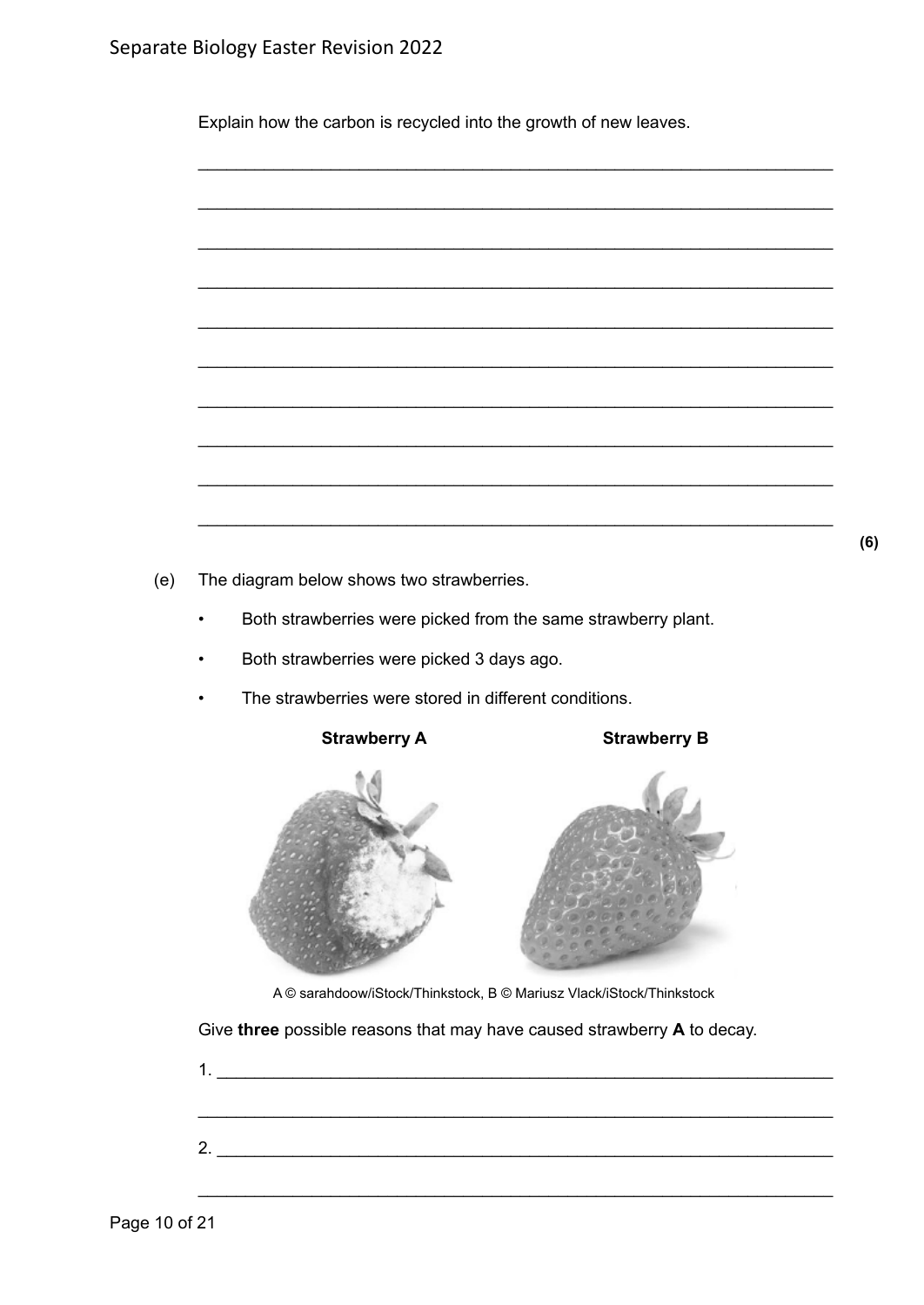3. \_\_\_\_\_\_\_\_\_\_\_\_\_\_\_\_\_\_\_\_\_\_\_\_\_\_\_\_\_\_\_\_\_\_\_\_\_\_\_\_\_\_\_\_\_\_\_\_\_\_\_\_\_\_\_\_\_\_\_\_\_\_\_\_\_ \_\_\_\_\_\_\_\_\_\_\_\_\_\_\_\_\_\_\_\_\_\_\_\_\_\_\_\_\_\_\_\_\_\_\_\_\_\_\_\_\_\_\_\_\_\_\_\_\_\_\_\_\_\_\_\_\_\_\_\_\_\_\_\_\_\_\_ **(3)**

**(Total 13 marks)**

## **Q6.**

Some students investigated the size of a population of dandelion plants in a field.

The diagram below shows the field.



The students:

- placed a 1 m  $\times$  1 m square quadrat at 10 random positions in the field
- counted the number of dandelion plants in each quadrat.

The table below shows the students' results.

| Quadrat<br>number | <b>Number of</b><br>dandelion<br>plants |
|-------------------|-----------------------------------------|
|                   | 6                                       |
| $\overline{2}$    | 9                                       |
| 3                 | 5                                       |
| 4                 | 8                                       |
| 5                 | ი                                       |
| 6                 | 10                                      |
|                   | 2                                       |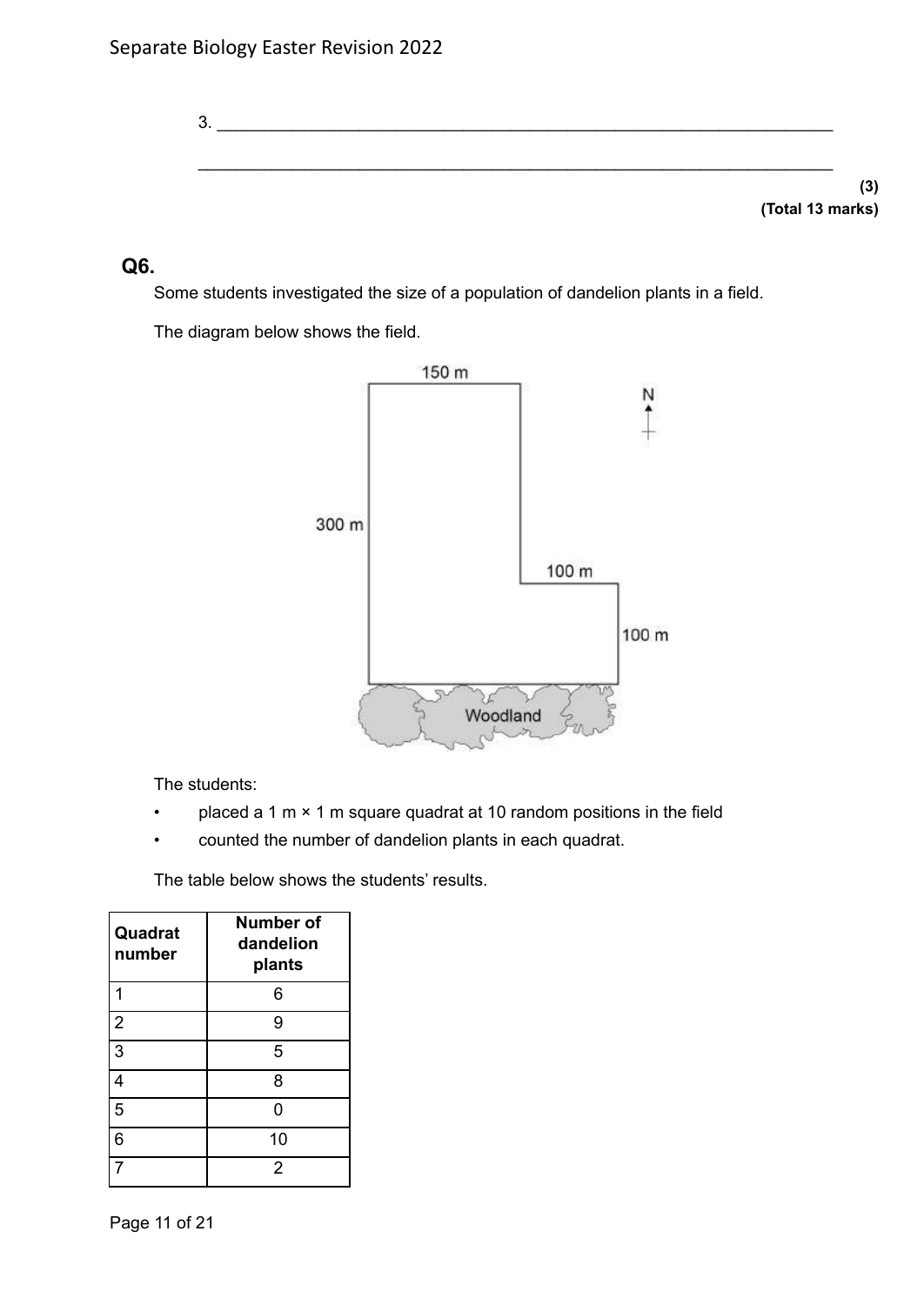## Separate Biology Easter Revision 2022

| 8  |    |
|----|----|
| 9  | 8  |
| 10 | 11 |

(a) Why did the students place the quadrats at random positions?

**(1)**

(b) Estimate the total number of dandelion plants in the field.

Calculate your answer using information from the diagram and the table above.

\_\_\_\_\_\_\_\_\_\_\_\_\_\_\_\_\_\_\_\_\_\_\_\_\_\_\_\_\_\_\_\_\_\_\_\_\_\_\_\_\_\_\_\_\_\_\_\_\_\_\_\_\_\_\_\_\_\_\_\_\_\_\_\_\_\_\_

\_\_\_\_\_\_\_\_\_\_\_\_\_\_\_\_\_\_\_\_\_\_\_\_\_\_\_\_\_\_\_\_\_\_\_\_\_\_\_\_\_\_\_\_\_\_\_\_\_\_\_\_\_\_\_\_\_\_\_\_\_\_\_\_\_\_\_

\_\_\_\_\_\_\_\_\_\_\_\_\_\_\_\_\_\_\_\_\_\_\_\_\_\_\_\_\_\_\_\_\_\_\_\_\_\_\_\_\_\_\_\_\_\_\_\_\_\_\_\_\_\_\_\_\_\_\_\_\_\_\_\_\_\_\_

\_\_\_\_\_\_\_\_\_\_\_\_\_\_\_\_\_\_\_\_\_\_\_\_\_\_\_\_\_\_\_\_\_\_\_\_\_\_\_\_\_\_\_\_\_\_\_\_\_\_\_\_\_\_\_\_\_\_\_\_\_\_\_\_\_\_\_

\_\_\_\_\_\_\_\_\_\_\_\_\_\_\_\_\_\_\_\_\_\_\_\_\_\_\_\_\_\_\_\_\_\_\_\_\_\_\_\_\_\_\_\_\_\_\_\_\_\_\_\_\_\_\_\_\_\_\_\_\_\_\_\_\_\_\_

\_\_\_\_\_\_\_\_\_\_\_\_\_\_\_\_\_\_\_\_\_\_\_\_\_\_\_\_\_\_\_\_\_\_\_\_\_\_\_\_\_\_\_\_\_\_\_\_\_\_\_\_\_\_\_\_\_\_\_\_\_\_\_\_\_\_\_

\_\_\_\_\_\_\_\_\_\_\_\_\_\_\_\_\_\_\_\_\_\_\_\_\_\_\_\_\_\_\_\_\_\_\_\_\_\_\_\_\_\_\_\_\_\_\_\_\_\_\_\_\_\_\_\_\_\_\_\_\_\_\_\_\_\_\_

\_\_\_\_\_\_\_\_\_\_\_\_\_\_\_\_\_\_\_\_\_\_\_\_\_\_\_\_\_\_\_\_\_\_\_\_\_\_\_\_\_\_\_\_\_\_\_\_\_\_\_\_\_\_\_\_\_\_\_\_\_\_\_\_\_\_\_

\_\_\_\_\_\_\_\_\_\_\_\_\_\_\_\_\_\_\_\_\_\_\_\_\_\_\_\_\_\_\_\_\_\_\_\_\_\_\_\_\_\_\_\_\_\_\_\_\_\_\_\_\_\_\_\_\_\_\_\_\_\_\_\_\_\_\_

\_\_\_\_\_\_\_\_\_\_\_\_\_\_\_\_\_\_\_\_\_\_\_\_\_\_\_\_\_\_\_\_\_\_\_\_\_\_\_\_\_\_\_\_\_\_\_\_\_\_\_\_\_\_\_\_\_\_\_\_\_\_\_\_\_\_\_

\_\_\_\_\_\_\_\_\_\_\_\_\_\_\_\_\_\_\_\_\_\_\_\_\_\_\_\_\_\_\_\_\_\_\_\_\_\_\_\_\_\_\_\_\_\_\_\_\_\_\_\_\_\_\_\_\_\_\_\_\_\_\_\_\_\_\_

\_\_\_\_\_\_\_\_\_\_\_\_\_\_\_\_\_\_\_\_\_\_\_\_\_\_\_\_\_\_\_\_\_\_\_\_\_\_\_\_\_\_\_\_\_\_\_\_\_\_\_\_\_\_\_\_\_\_\_\_\_\_\_\_\_\_\_

Give your answer in standard form.

Total number of dandelion plants =

Quadrats **5**, **7** and **8** were each placed less than 10 metres from the woodland.

These quadrats contained low numbers of dandelion plants.

The students made the hypothesis:

'Light intensity affects the number of dandelion plants that grow in an area.'

\_\_\_\_\_\_\_\_\_\_\_\_\_\_\_\_\_\_\_\_\_\_\_\_\_\_\_\_\_\_\_\_\_\_\_\_\_\_\_\_\_\_\_\_\_\_\_\_\_\_\_\_\_\_\_\_\_\_\_\_\_\_\_\_\_\_\_

\_\_\_\_\_\_\_\_\_\_\_\_\_\_\_\_\_\_\_\_\_\_\_\_\_\_\_\_\_\_\_\_\_\_\_\_\_\_\_\_\_\_\_\_\_\_\_\_\_\_\_\_\_\_\_\_\_\_\_\_\_\_\_\_\_\_\_

(c) Plan an investigation to test this hypothesis.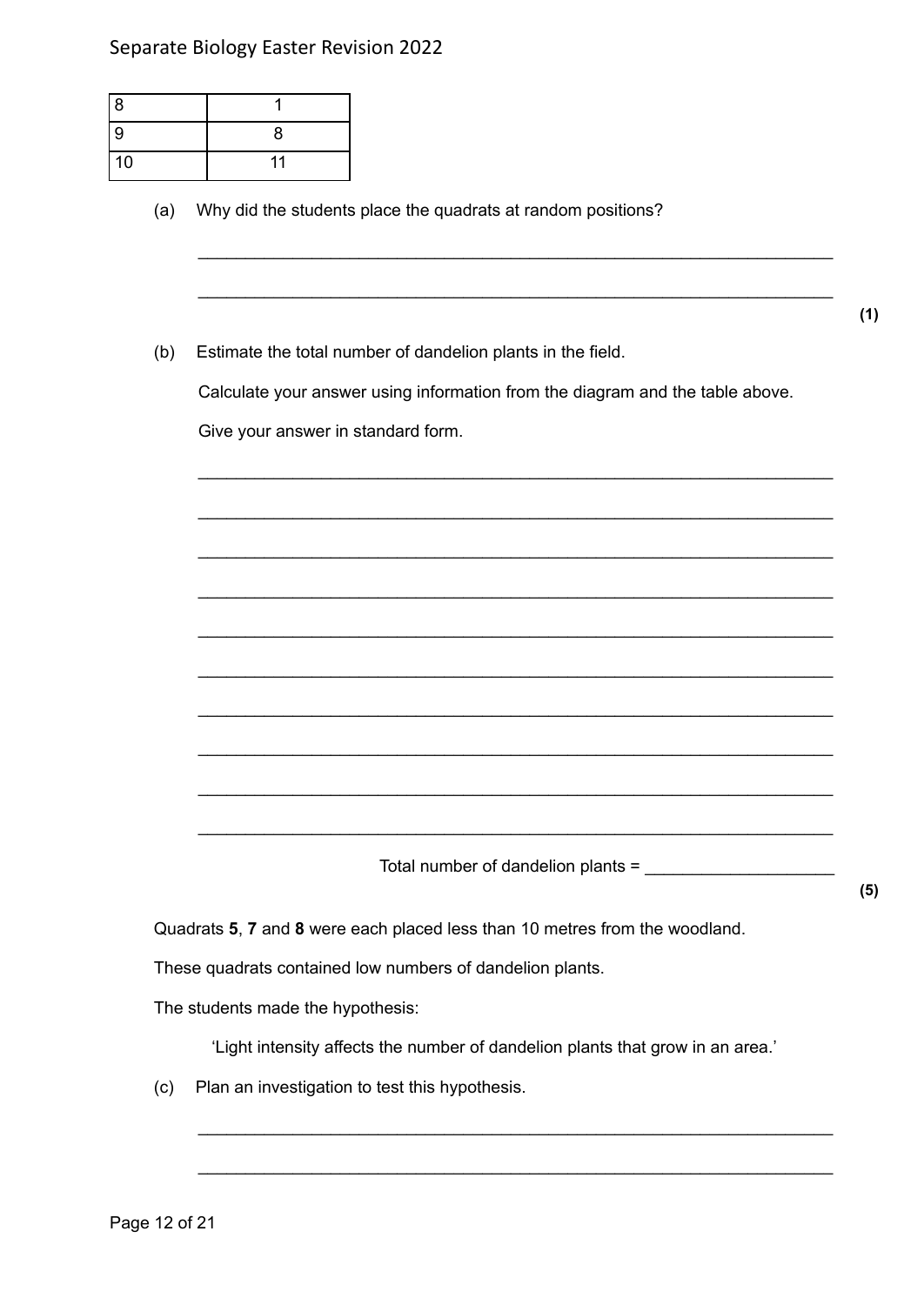| Light is an environmental factor that affects the growth of dandelion plants.    |
|----------------------------------------------------------------------------------|
| Give two other environmental factors that affect the growth of dandelion plants. |

 $(2)$ (Total 14 marks)

 $(6)$ 

# Q7.

Cell division is needed for growth and for reproduction.

(a) The table below contains three statements about cell division.

Complete the table.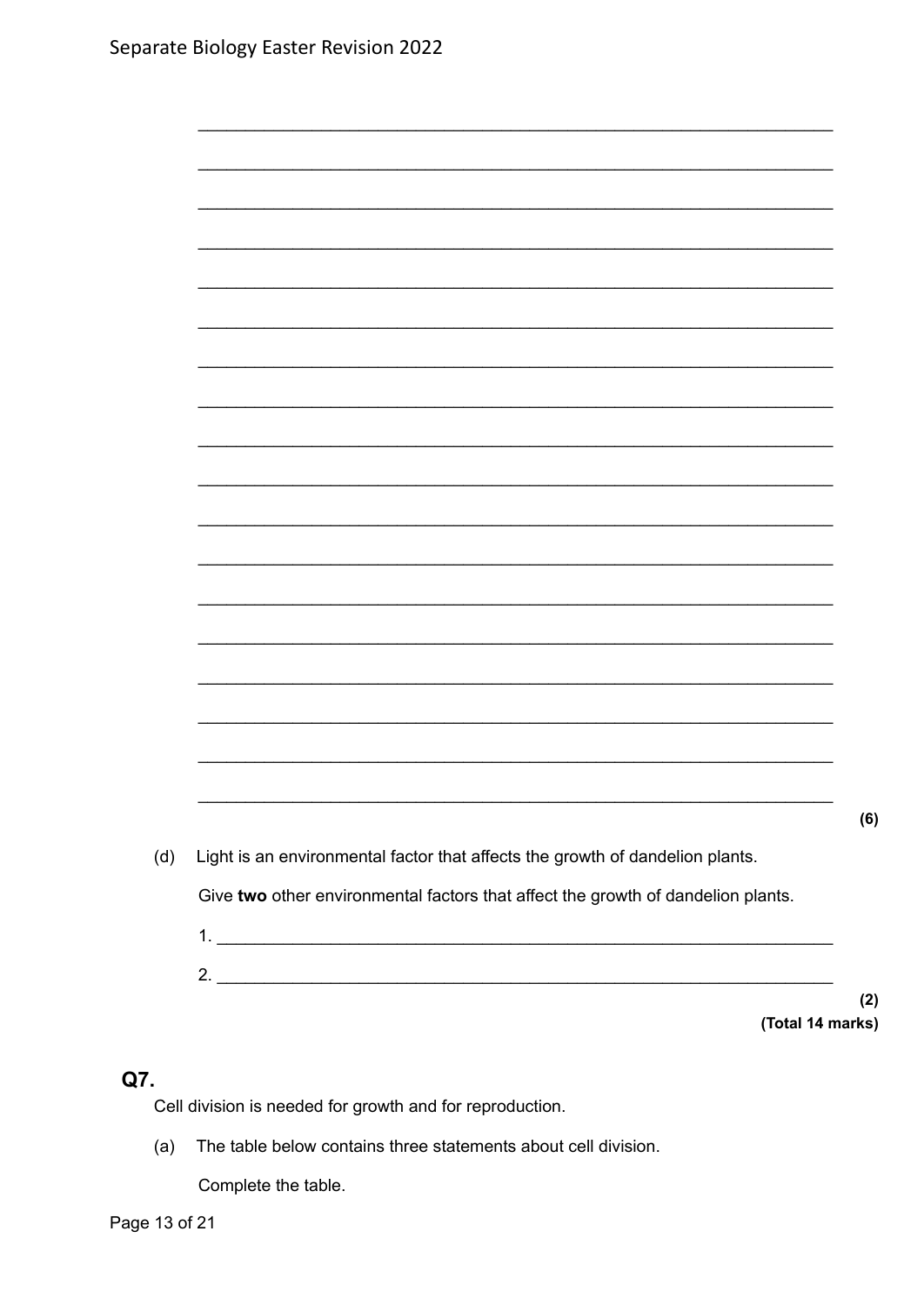Tick **one** box for each statement.

|                                                                             | <b>Statement is true for</b> |                        |                                          |  |  |
|-----------------------------------------------------------------------------|------------------------------|------------------------|------------------------------------------|--|--|
| <b>Statement</b>                                                            | <b>Mitosis</b><br>only       | <b>Mejosis</b><br>only | <b>Both</b><br>mitosis<br>and<br>meiosis |  |  |
| All cells produced are genetically<br>identical                             |                              |                        |                                          |  |  |
| In humans, at the end of cell division<br>each cell contains 23 chromosomes |                              |                        |                                          |  |  |
| Involves DNA replication                                                    |                              |                        |                                          |  |  |

**(2)**

Bluebell plants grow in woodlands in the UK.

- Bluebells can reproduce sexually by producing seeds.
- Bluebells can also reproduce asexually by making new bulbs.
- (b) One advantage of asexual reproduction for bluebells is that only **one** parent is needed.

Suggest **two** other advantages of asexual reproduction for bluebells.

| 1  |  |  |  |
|----|--|--|--|
|    |  |  |  |
|    |  |  |  |
| 2. |  |  |  |
|    |  |  |  |

\_\_\_\_\_\_\_\_\_\_\_\_\_\_\_\_\_\_\_\_\_\_\_\_\_\_\_\_\_\_\_\_\_\_\_\_\_\_\_\_\_\_\_\_\_\_\_\_\_\_\_\_\_\_\_\_\_\_\_\_\_\_\_\_\_\_\_

\_\_\_\_\_\_\_\_\_\_\_\_\_\_\_\_\_\_\_\_\_\_\_\_\_\_\_\_\_\_\_\_\_\_\_\_\_\_\_\_\_\_\_\_\_\_\_\_\_\_\_\_\_\_\_\_\_\_\_\_\_\_\_\_\_\_\_

\_\_\_\_\_\_\_\_\_\_\_\_\_\_\_\_\_\_\_\_\_\_\_\_\_\_\_\_\_\_\_\_\_\_\_\_\_\_\_\_\_\_\_\_\_\_\_\_\_\_\_\_\_\_\_\_\_\_\_\_\_\_\_\_\_\_\_

\_\_\_\_\_\_\_\_\_\_\_\_\_\_\_\_\_\_\_\_\_\_\_\_\_\_\_\_\_\_\_\_\_\_\_\_\_\_\_\_\_\_\_\_\_\_\_\_\_\_\_\_\_\_\_\_\_\_\_\_\_\_\_\_\_\_\_

\_\_\_\_\_\_\_\_\_\_\_\_\_\_\_\_\_\_\_\_\_\_\_\_\_\_\_\_\_\_\_\_\_\_\_\_\_\_\_\_\_\_\_\_\_\_\_\_\_\_\_\_\_\_\_\_\_\_\_\_\_\_\_\_\_\_\_

\_\_\_\_\_\_\_\_\_\_\_\_\_\_\_\_\_\_\_\_\_\_\_\_\_\_\_\_\_\_\_\_\_\_\_\_\_\_\_\_\_\_\_\_\_\_\_\_\_\_\_\_\_\_\_\_\_\_\_\_\_\_\_\_\_\_\_

\_\_\_\_\_\_\_\_\_\_\_\_\_\_\_\_\_\_\_\_\_\_\_\_\_\_\_\_\_\_\_\_\_\_\_\_\_\_\_\_\_\_\_\_\_\_\_\_\_\_\_\_\_\_\_\_\_\_\_\_\_\_\_\_\_\_\_

\_\_\_\_\_\_\_\_\_\_\_\_\_\_\_\_\_\_\_\_\_\_\_\_\_\_\_\_\_\_\_\_\_\_\_\_\_\_\_\_\_\_\_\_\_\_\_\_\_\_\_\_\_\_\_\_\_\_\_\_\_\_\_\_\_\_\_

(c) Explain why sexual reproduction is an advantage for bluebells.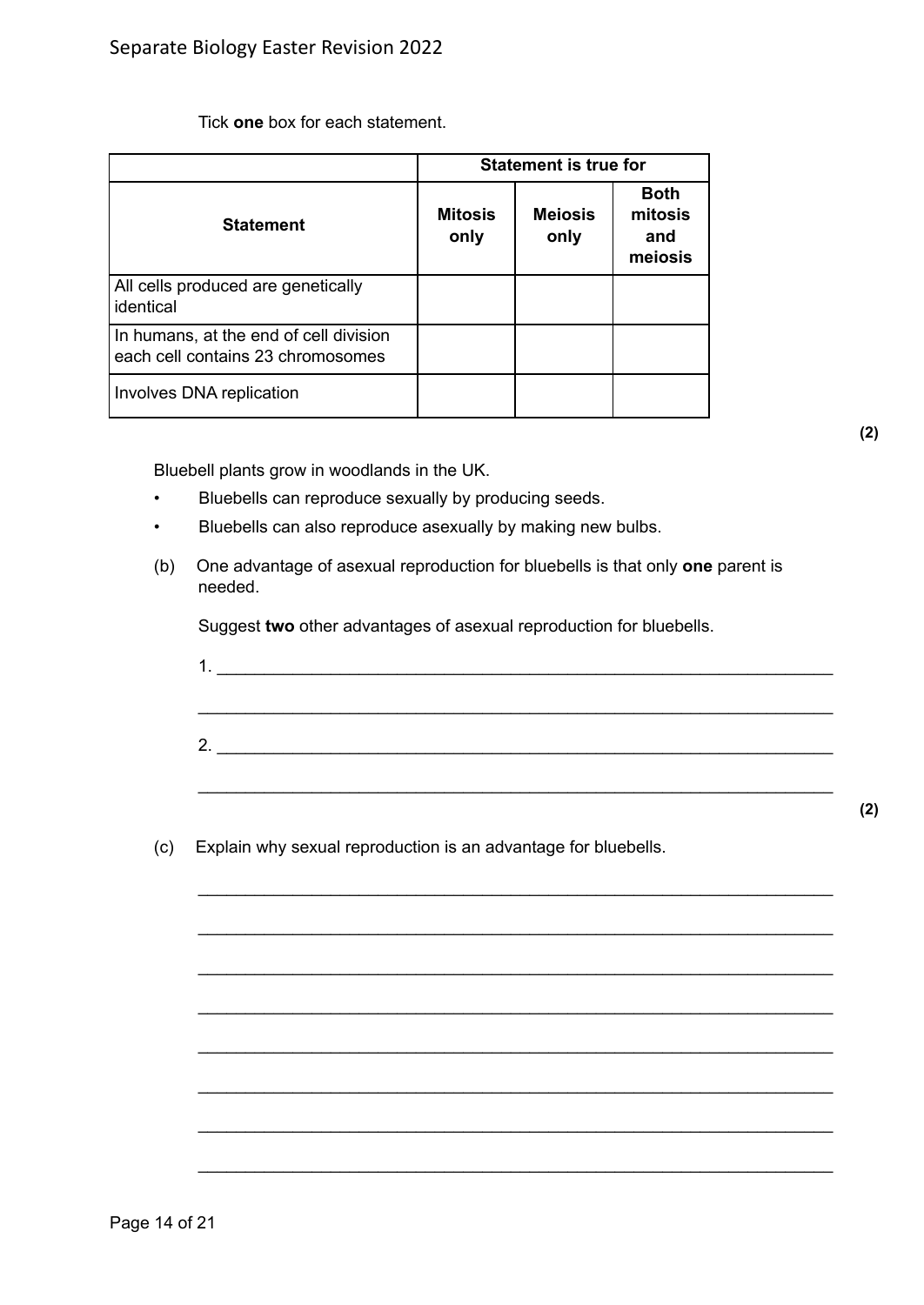**(4) (Total 8 marks)**

## **Q8.**

Some students investigated geotropism in the roots of bean seedlings.

**Figure 1** shows the apparatus used.



**Figure 1**

\_\_\_\_\_\_\_\_\_\_\_\_\_\_\_\_\_\_\_\_\_\_\_\_\_\_\_\_\_\_\_\_\_\_\_\_\_\_\_\_\_\_\_\_\_\_\_\_\_\_\_\_\_\_\_\_\_\_\_\_\_\_\_\_\_\_\_

\_\_\_\_\_\_\_\_\_\_\_\_\_\_\_\_\_\_\_\_\_\_\_\_\_\_\_\_\_\_\_\_\_\_\_\_\_\_\_\_\_\_\_\_\_\_\_\_\_\_\_\_\_\_\_\_\_\_\_\_\_\_\_\_\_\_\_

This is the method used.

- 1. Measure the length of the root of each of 10 bean seedlings.
- 2. Pin 5 seedlings to the cork mat in apparatus **A**.
- 3. Pin 5 seedlings to the cork mat in apparatus **B**.
- 4. Leave **A** and **B** in a dark cupboard for 2 days.
- 5. After the 2 days:
	- make a drawing to show the appearance of each seedling
	- measure the length of the root of each seedling.
- (a) Why did the students surround the seedlings with damp blotting paper?

Tick **one** box.

To prevent light affecting the direction of root growth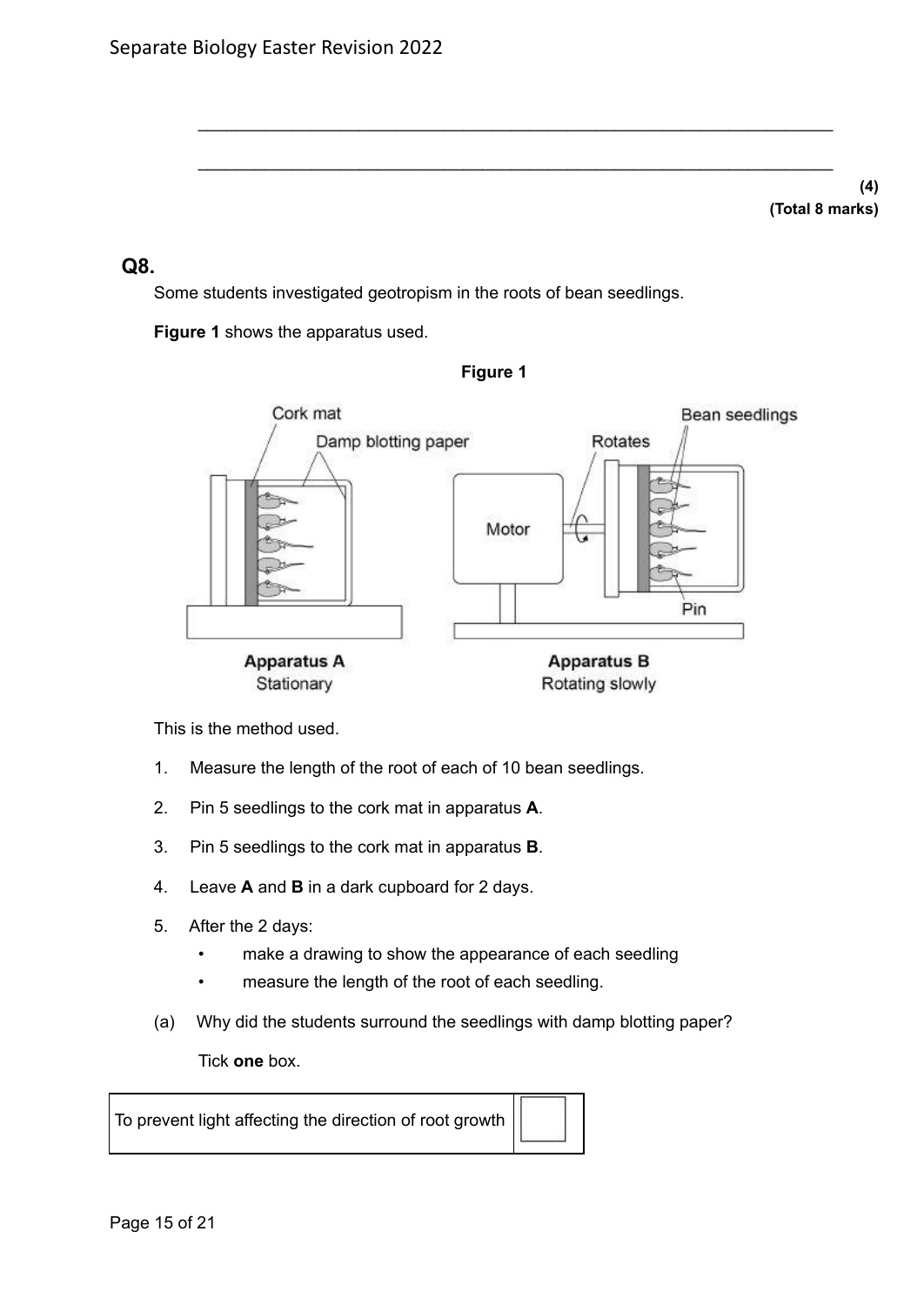| To prevent photosynthesis taking place in the roots        |  |
|------------------------------------------------------------|--|
| To prevent the growth of mould on the roots                |  |
| To prevent water affecting the direction of root<br>growth |  |

Apparatus **B** is a control.

Apparatus **B** rotates slowly.

(b) How does apparatus **B** act as a control?

The table below shows the students' results.

|                                       |    |                | <b>Apparatus A</b> |    |    | <b>Apparatus B</b> |                |    |    |    |
|---------------------------------------|----|----------------|--------------------|----|----|--------------------|----------------|----|----|----|
| <b>Seedling</b><br>number             | 1  | $\overline{2}$ | 3                  | 4  | 5  | 1                  | $\overline{2}$ | 3  | 4  | 5  |
| Length at<br>start in mm              | 35 | 41             | 32                 | 33 | 39 | 30                 | 33             | 29 | 28 | 31 |
| Length after<br>2 days in<br>mm       | 49 | 57             | 43                 | 45 | 54 | 45                 | 45             | 44 | 29 | 44 |
| Length<br>change in<br>mm             | 14 | 16             | 11                 | 12 | 15 | 15                 | 12             | 15 | 1  | 13 |
| <b>Mean length</b><br>change in<br>mm |    |                | 14                 |    |    |                    |                | 11 |    |    |

(c) One student stated:

'The mean length change for the seedlings in apparatus **B** is **not** valid.'

\_\_\_\_\_\_\_\_\_\_\_\_\_\_\_\_\_\_\_\_\_\_\_\_\_\_\_\_\_\_\_\_\_\_\_\_\_\_\_\_\_\_\_\_\_\_\_\_\_\_\_\_\_\_\_\_\_\_\_\_\_\_\_\_\_\_\_

\_\_\_\_\_\_\_\_\_\_\_\_\_\_\_\_\_\_\_\_\_\_\_\_\_\_\_\_\_\_\_\_\_\_\_\_\_\_\_\_\_\_\_\_\_\_\_\_\_\_\_\_\_\_\_\_\_\_\_\_\_\_\_\_\_\_\_

Suggest the reason for the student's statement.

(d) Suggest **one** improvement the students could make to obtain a more valid mean

\_\_\_\_\_\_\_\_\_\_\_\_\_\_\_\_\_\_\_\_\_\_\_\_\_\_\_\_\_\_\_\_\_\_\_\_\_\_\_\_\_\_\_\_\_\_\_\_\_\_\_\_\_\_\_\_\_\_\_\_\_\_\_\_\_\_\_

\_\_\_\_\_\_\_\_\_\_\_\_\_\_\_\_\_\_\_\_\_\_\_\_\_\_\_\_\_\_\_\_\_\_\_\_\_\_\_\_\_\_\_\_\_\_\_\_\_\_\_\_\_\_\_\_\_\_\_\_\_\_\_\_\_\_\_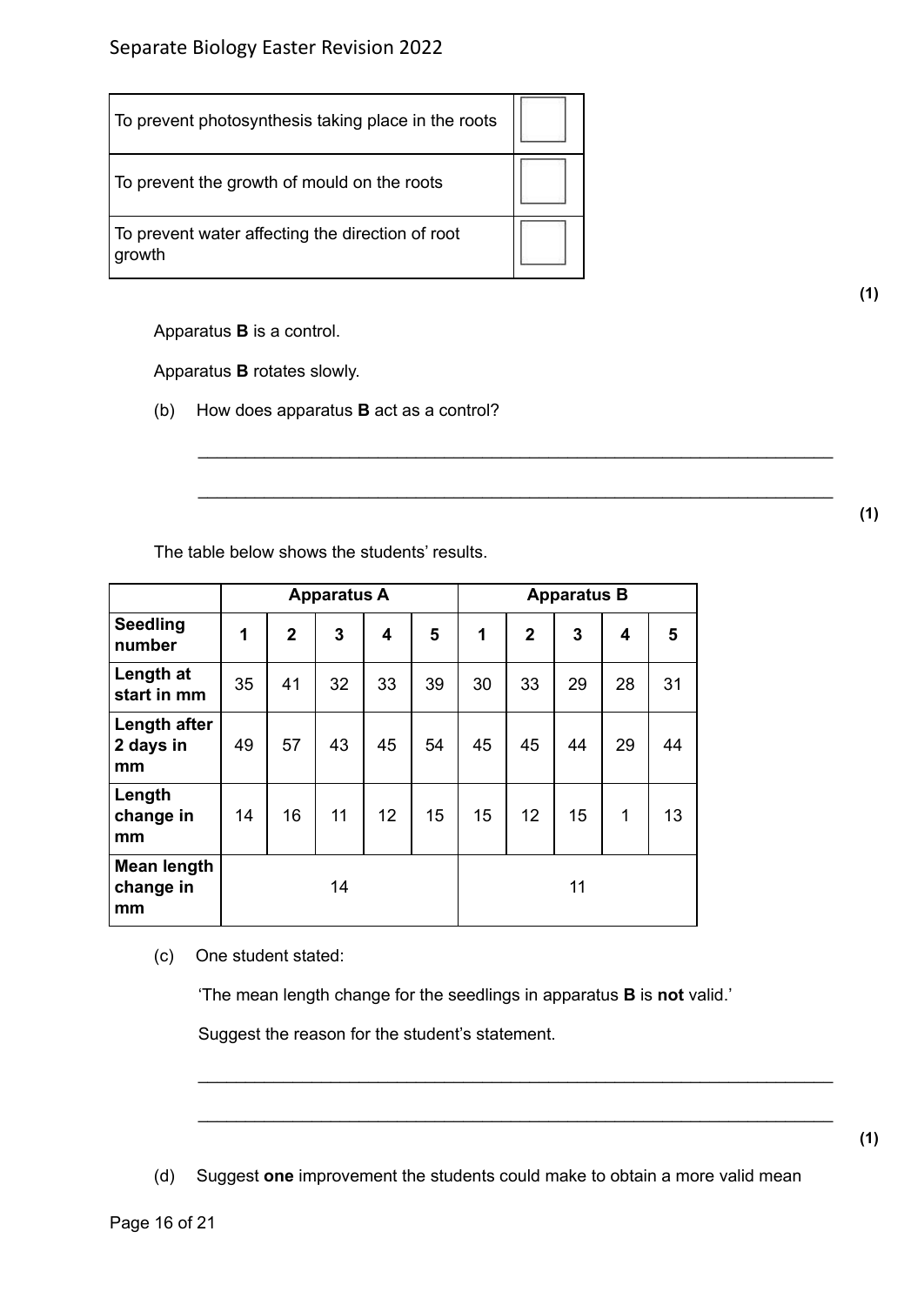length change for the seedlings in apparatus **B**.

(e) **Figure 2** shows the students' drawings of two seedlings at the end of the 2 days.

**Figure 2**

\_\_\_\_\_\_\_\_\_\_\_\_\_\_\_\_\_\_\_\_\_\_\_\_\_\_\_\_\_\_\_\_\_\_\_\_\_\_\_\_\_\_\_\_\_\_\_\_\_\_\_\_\_\_\_\_\_\_\_\_\_\_\_\_\_\_\_

\_\_\_\_\_\_\_\_\_\_\_\_\_\_\_\_\_\_\_\_\_\_\_\_\_\_\_\_\_\_\_\_\_\_\_\_\_\_\_\_\_\_\_\_\_\_\_\_\_\_\_\_\_\_\_\_\_\_\_\_\_\_\_\_\_\_\_





**Seedling from Apparatus A** 

**Seedling from Apparatus B** 

A plant hormone is made in the root tip.

The hormone diffuses from the tip into the tissues of the root.

Explain how the hormone causes the appearance of the seedlings in **Figure 2** to be different.

\_\_\_\_\_\_\_\_\_\_\_\_\_\_\_\_\_\_\_\_\_\_\_\_\_\_\_\_\_\_\_\_\_\_\_\_\_\_\_\_\_\_\_\_\_\_\_\_\_\_\_\_\_\_\_\_\_\_\_\_\_\_\_\_\_\_\_

\_\_\_\_\_\_\_\_\_\_\_\_\_\_\_\_\_\_\_\_\_\_\_\_\_\_\_\_\_\_\_\_\_\_\_\_\_\_\_\_\_\_\_\_\_\_\_\_\_\_\_\_\_\_\_\_\_\_\_\_\_\_\_\_\_\_\_

\_\_\_\_\_\_\_\_\_\_\_\_\_\_\_\_\_\_\_\_\_\_\_\_\_\_\_\_\_\_\_\_\_\_\_\_\_\_\_\_\_\_\_\_\_\_\_\_\_\_\_\_\_\_\_\_\_\_\_\_\_\_\_\_\_\_\_

\_\_\_\_\_\_\_\_\_\_\_\_\_\_\_\_\_\_\_\_\_\_\_\_\_\_\_\_\_\_\_\_\_\_\_\_\_\_\_\_\_\_\_\_\_\_\_\_\_\_\_\_\_\_\_\_\_\_\_\_\_\_\_\_\_\_\_

\_\_\_\_\_\_\_\_\_\_\_\_\_\_\_\_\_\_\_\_\_\_\_\_\_\_\_\_\_\_\_\_\_\_\_\_\_\_\_\_\_\_\_\_\_\_\_\_\_\_\_\_\_\_\_\_\_\_\_\_\_\_\_\_\_\_\_

\_\_\_\_\_\_\_\_\_\_\_\_\_\_\_\_\_\_\_\_\_\_\_\_\_\_\_\_\_\_\_\_\_\_\_\_\_\_\_\_\_\_\_\_\_\_\_\_\_\_\_\_\_\_\_\_\_\_\_\_\_\_\_\_\_\_\_

\_\_\_\_\_\_\_\_\_\_\_\_\_\_\_\_\_\_\_\_\_\_\_\_\_\_\_\_\_\_\_\_\_\_\_\_\_\_\_\_\_\_\_\_\_\_\_\_\_\_\_\_\_\_\_\_\_\_\_\_\_\_\_\_\_\_\_

\_\_\_\_\_\_\_\_\_\_\_\_\_\_\_\_\_\_\_\_\_\_\_\_\_\_\_\_\_\_\_\_\_\_\_\_\_\_\_\_\_\_\_\_\_\_\_\_\_\_\_\_\_\_\_\_\_\_\_\_\_\_\_\_\_\_\_

\_\_\_\_\_\_\_\_\_\_\_\_\_\_\_\_\_\_\_\_\_\_\_\_\_\_\_\_\_\_\_\_\_\_\_\_\_\_\_\_\_\_\_\_\_\_\_\_\_\_\_\_\_\_\_\_\_\_\_\_\_\_\_\_\_\_\_

\_\_\_\_\_\_\_\_\_\_\_\_\_\_\_\_\_\_\_\_\_\_\_\_\_\_\_\_\_\_\_\_\_\_\_\_\_\_\_\_\_\_\_\_\_\_\_\_\_\_\_\_\_\_\_\_\_\_\_\_\_\_\_\_\_\_\_

You should refer to **both** seedlings in your answer.

(f) In horticulture plant hormones are used for controlling plant growth.

Draw **one** line from each plant hormone to the correct use of that hormone.

| <b>Plant hormone</b><br>Use of hormone |  |
|----------------------------------------|--|
|----------------------------------------|--|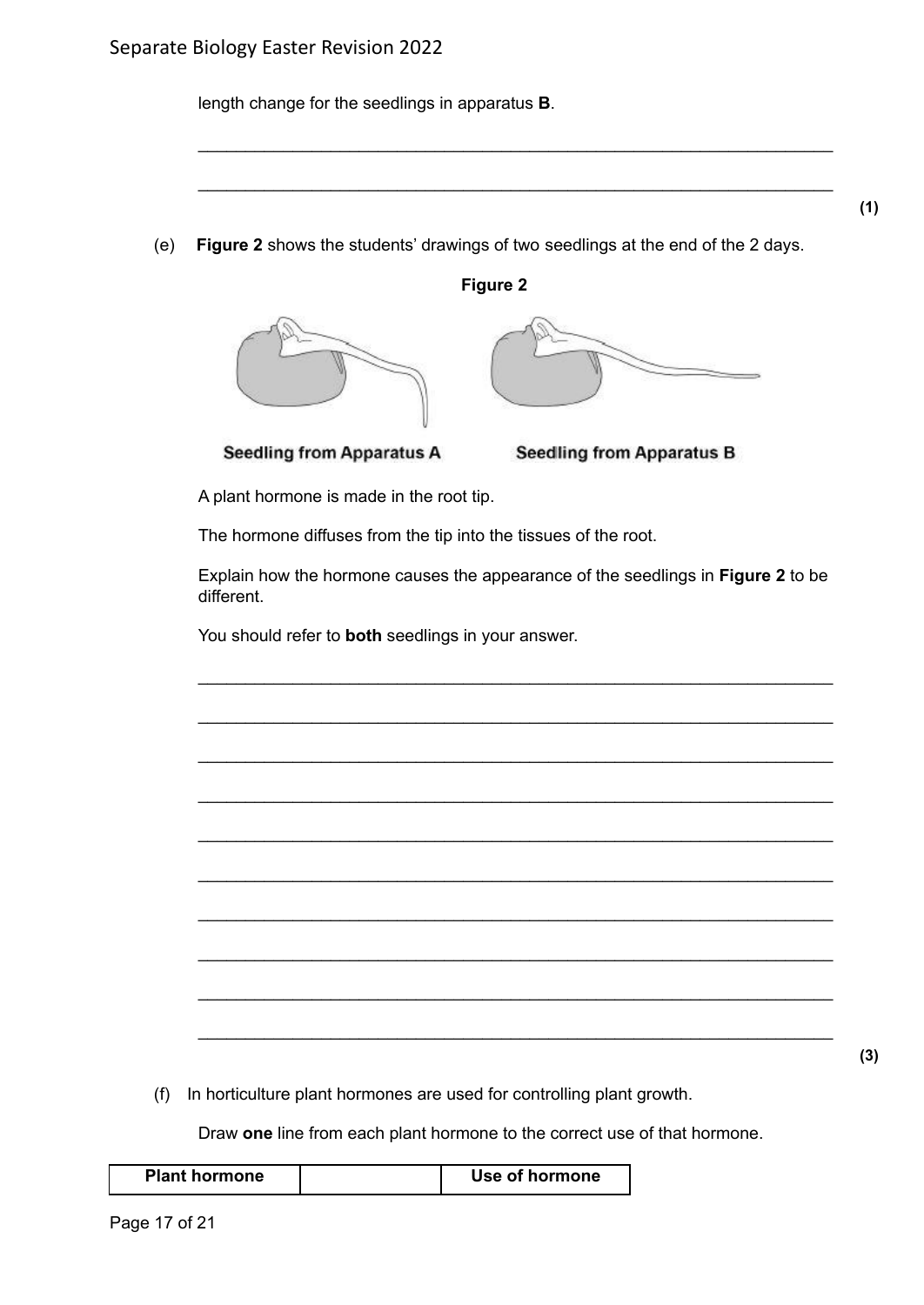|             | To reduce the time<br>taken                     |
|-------------|-------------------------------------------------|
|             | for tomatoes to ripen                           |
| Auxin       |                                                 |
|             | To slow down the<br>growth<br>of plant stems    |
| Ethene      |                                                 |
|             | To promote seed<br>germination                  |
| Gibberellin |                                                 |
|             | To stimulate root<br>growth<br>in plan cuttings |

**(3) (Total 10 marks)**

## **Q9.**

Scientists want to breed cows that produce milk with a low concentration of fat.

**Figure 1** shows information about the milk in one group of cows.

The cows were all the same type.



**Figure 1**

(a) In **Figure 1** the mean percentage of fat in the milk is equal to the modal value.

Give the mean percentage of fat in the milk of these cows.

Mean percentage  $=$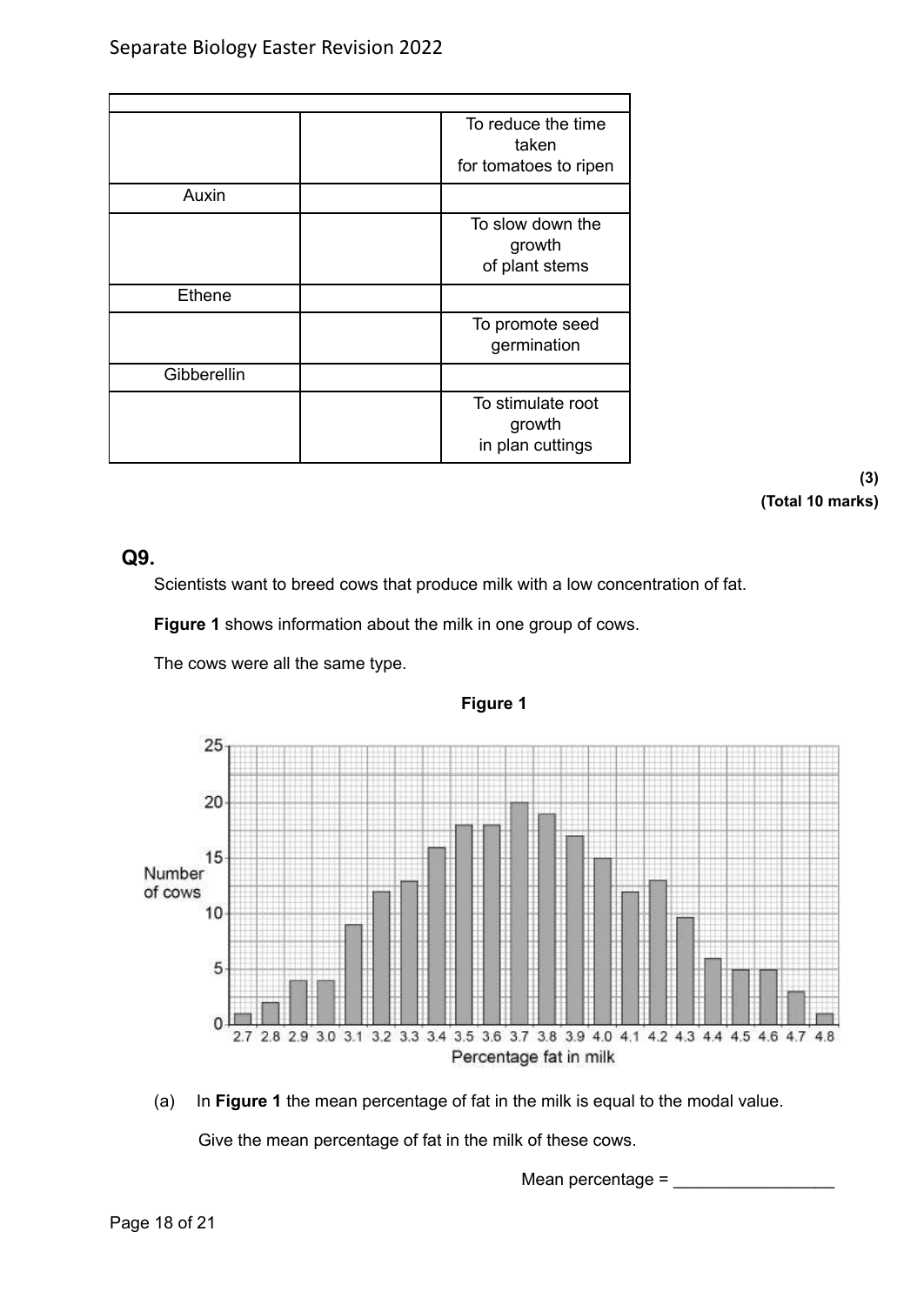(b) A student suggested:

'The percentage of fat in milk is controlled by one dominant allele and one recessive allele.'

How many different phenotypes would this produce?

Tick **one** box.



\_\_\_\_\_\_\_\_\_\_\_\_\_\_\_\_\_\_\_\_\_\_\_\_\_\_\_\_\_\_\_\_\_\_\_\_\_\_\_\_\_\_\_\_\_\_\_\_\_\_\_\_\_\_\_\_\_\_\_\_\_\_\_\_\_\_\_

\_\_\_\_\_\_\_\_\_\_\_\_\_\_\_\_\_\_\_\_\_\_\_\_\_\_\_\_\_\_\_\_\_\_\_\_\_\_\_\_\_\_\_\_\_\_\_\_\_\_\_\_\_\_\_\_\_\_\_\_\_\_\_\_\_\_\_

- (c) Give the evidence from **Figure 1** which shows the percentage of fat in the milk is controlled by several genes.
- (d) One of the genes codes for an enzyme used in fat metabolism.

A mutation in this gene causes a reduction in milk fat.

The mutation changes one amino acid in the enzyme molecule.

Explain how a change in one amino acid in an enzyme molecule could stop the enzyme working.

\_\_\_\_\_\_\_\_\_\_\_\_\_\_\_\_\_\_\_\_\_\_\_\_\_\_\_\_\_\_\_\_\_\_\_\_\_\_\_\_\_\_\_\_\_\_\_\_\_\_\_\_\_\_\_\_\_\_\_\_\_\_\_\_\_\_\_

\_\_\_\_\_\_\_\_\_\_\_\_\_\_\_\_\_\_\_\_\_\_\_\_\_\_\_\_\_\_\_\_\_\_\_\_\_\_\_\_\_\_\_\_\_\_\_\_\_\_\_\_\_\_\_\_\_\_\_\_\_\_\_\_\_\_\_

\_\_\_\_\_\_\_\_\_\_\_\_\_\_\_\_\_\_\_\_\_\_\_\_\_\_\_\_\_\_\_\_\_\_\_\_\_\_\_\_\_\_\_\_\_\_\_\_\_\_\_\_\_\_\_\_\_\_\_\_\_\_\_\_\_\_\_

\_\_\_\_\_\_\_\_\_\_\_\_\_\_\_\_\_\_\_\_\_\_\_\_\_\_\_\_\_\_\_\_\_\_\_\_\_\_\_\_\_\_\_\_\_\_\_\_\_\_\_\_\_\_\_\_\_\_\_\_\_\_\_\_\_\_\_

\_\_\_\_\_\_\_\_\_\_\_\_\_\_\_\_\_\_\_\_\_\_\_\_\_\_\_\_\_\_\_\_\_\_\_\_\_\_\_\_\_\_\_\_\_\_\_\_\_\_\_\_\_\_\_\_\_\_\_\_\_\_\_\_\_\_\_

\_\_\_\_\_\_\_\_\_\_\_\_\_\_\_\_\_\_\_\_\_\_\_\_\_\_\_\_\_\_\_\_\_\_\_\_\_\_\_\_\_\_\_\_\_\_\_\_\_\_\_\_\_\_\_\_\_\_\_\_\_\_\_\_\_\_\_

The scientists found one cow with a mutation.

The cow's milk contained only 2.9% fat.

**Figure 2** shows the percentage of fat in the milk of cattle related to the cow with the mutation.

The values for male cattle are the mean values of their female offspring.

**(1)**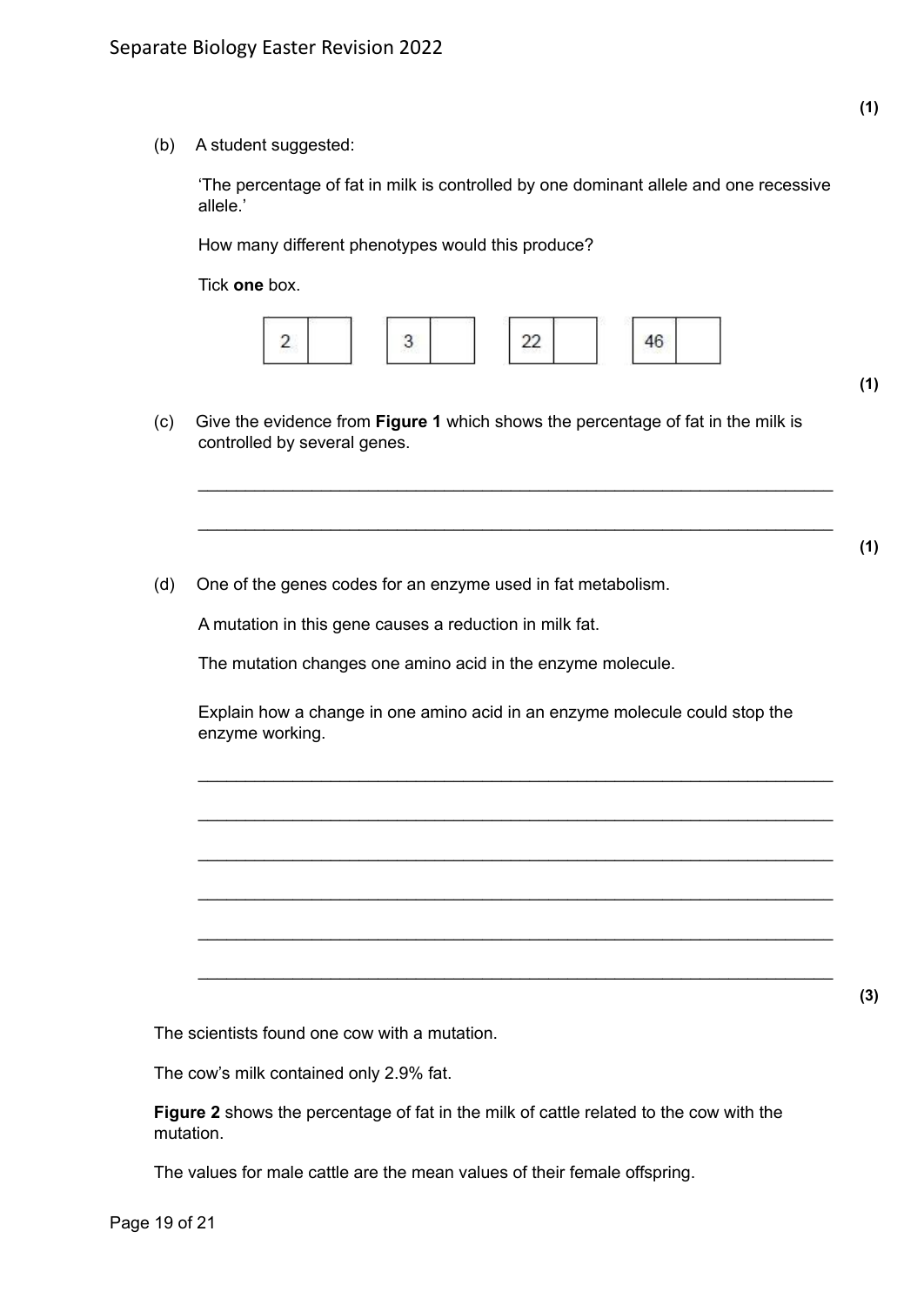

(e) Animal **8** is homozygous.

The mutation in animal **7** produced a dominant allele for making low-fat milk.

Give evidence from **Figure 2** that animal **7** is heterozygous.

(f) Animals **7** and **8** produced 11 offspring. These offspring were produced by in vitro fertilisation (IVF).

The embryos from IVF were transferred into 11 other cows.

Suggest why IVF and embryo transfer were used rather than allowing animals **7** and **8** to mate naturally.

\_\_\_\_\_\_\_\_\_\_\_\_\_\_\_\_\_\_\_\_\_\_\_\_\_\_\_\_\_\_\_\_\_\_\_\_\_\_\_\_\_\_\_\_\_\_\_\_\_\_\_\_\_\_\_\_\_\_\_\_\_\_\_\_\_\_\_

\_\_\_\_\_\_\_\_\_\_\_\_\_\_\_\_\_\_\_\_\_\_\_\_\_\_\_\_\_\_\_\_\_\_\_\_\_\_\_\_\_\_\_\_\_\_\_\_\_\_\_\_\_\_\_\_\_\_\_\_\_\_\_\_\_\_\_

\_\_\_\_\_\_\_\_\_\_\_\_\_\_\_\_\_\_\_\_\_\_\_\_\_\_\_\_\_\_\_\_\_\_\_\_\_\_\_\_\_\_\_\_\_\_\_\_\_\_\_\_\_\_\_\_\_\_\_\_\_\_\_\_\_\_\_